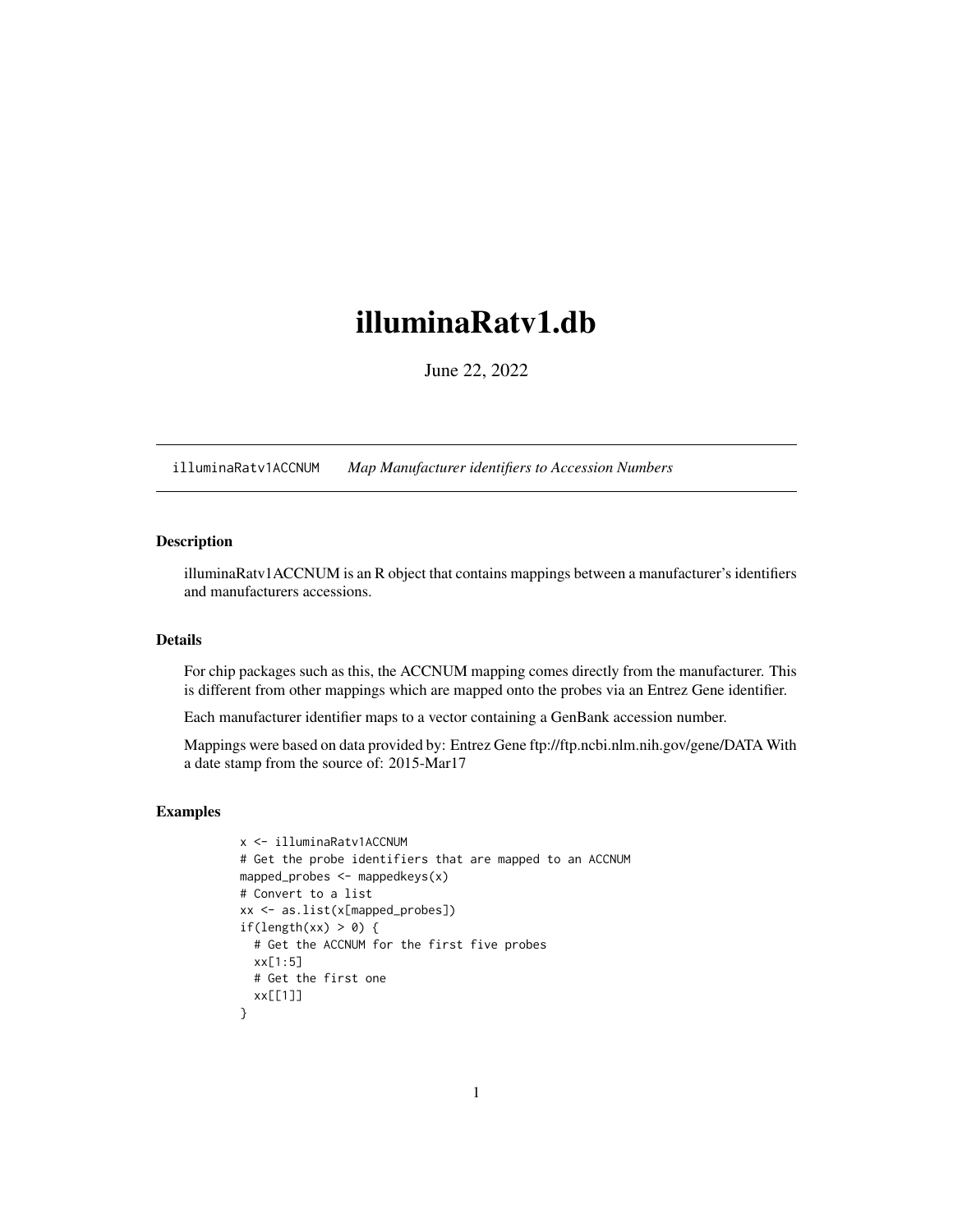```
illuminaRatv1ALIAS2PROBE
```
*Map between Common Gene Symbol Identifiers and Manufacturer Identifiers*

## **Description**

illuminaRatv1ALIAS is an R object that provides mappings between common gene symbol identifiers and manufacturer identifiers.

## Details

Each gene symbol is mapped to a named vector of manufacturer identifiers. The name represents the gene symbol and the vector contains all manufacturer identifiers that are found for that symbol. An NA is reported for any gene symbol that cannot be mapped to any manufacturer identifiers.

This mapping includes ALL gene symbols including those which are already listed in the SYMBOL map. The SYMBOL map is meant to only list official gene symbols, while the ALIAS maps are meant to store all used symbols.

Mappings were based on data provided by: Entrez Gene ftp://ftp.ncbi.nlm.nih.gov/gene/DATA With a date stamp from the source of: 2015-Mar17

## Examples

```
# Convert the object to a list
xx <- as.list(illuminaRatv1ALIAS2PROBE)
if(length(xx) > 0){
   # Get the probe identifiers for the first two aliases
   xx[1:2]
   # Get the first one
   xx[[1]]
}
```
illuminaRatv1.db *Bioconductor annotation data package*

## **Description**

Welcome to the illuminaRatv1.db annotation Package. The purpose of this package is to provide detailed information about the illuminaRatv1 platform. This package is updated biannually.

You can learn what objects this package supports with the following command:

ls("package:illuminaRatv1.db")

Each of these objects has their own manual page detailing where relevant data was obtained along with some examples of how to use it.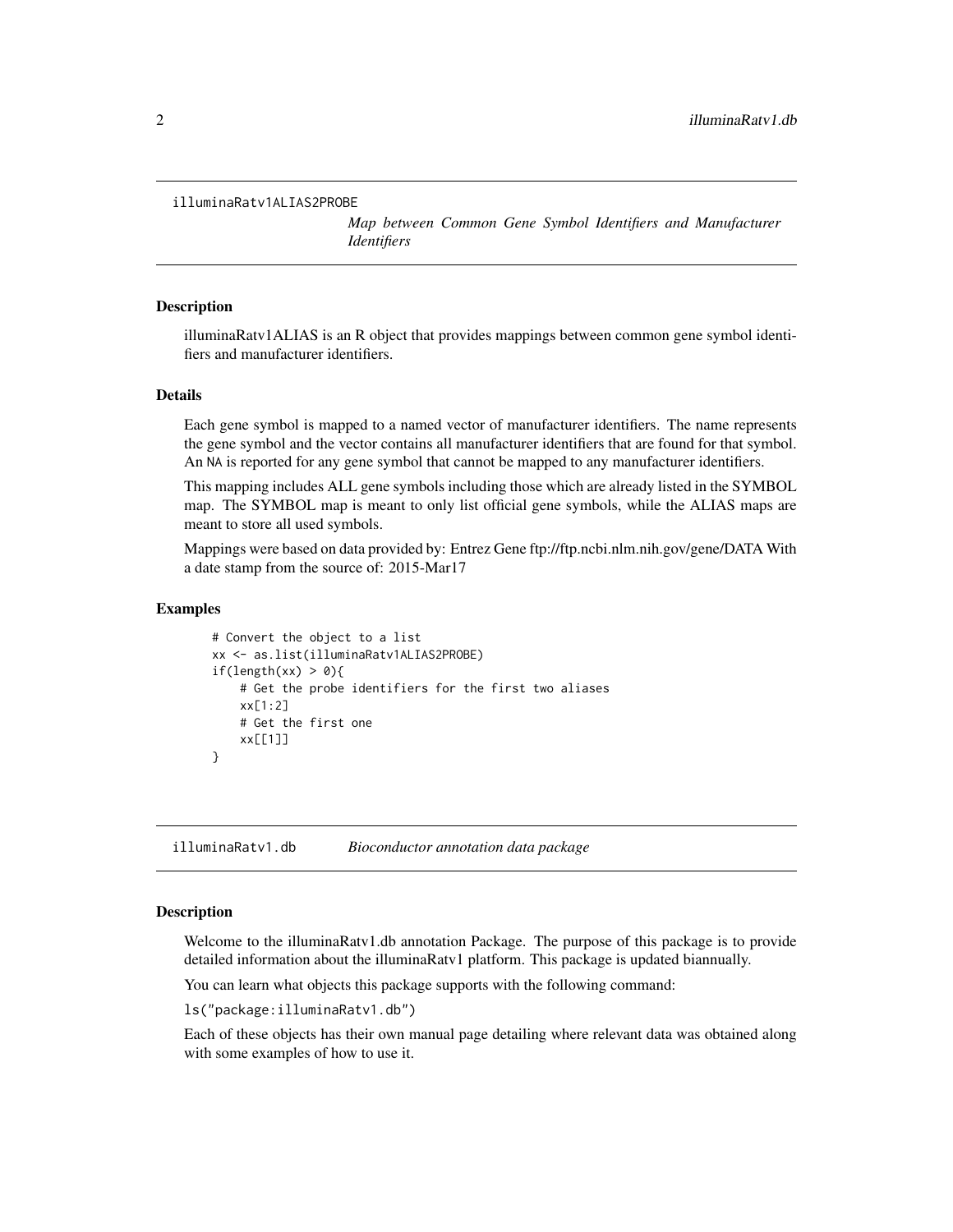## <span id="page-2-0"></span>illuminaRatv1CHR 3

## Examples

ls("package:illuminaRatv1.db")

illuminaRatv1CHR *Map Manufacturer IDs to Chromosomes*

## Description

illuminaRatv1CHR is an R object that provides mappings between a manufacturer identifier and the chromosome that contains the gene of interest.

#### Details

Each manufacturer identifier maps to a vector of chromosomes. Due to inconsistencies that may exist at the time the object was built, the vector may contain more than one chromosome (e.g., the identifier may map to more than one chromosome). If the chromosomal location is unknown, the vector will contain an NA.

Mappings were based on data provided by: Entrez Gene ftp://ftp.ncbi.nlm.nih.gov/gene/DATA With a date stamp from the source of: 2015-Mar17

## Examples

```
x <- illuminaRatv1CHR
# Get the probe identifiers that are mapped to a chromosome
mapped_probes <- mappedkeys(x)
# Convert to a list
xx <- as.list(x[mapped_probes])
if(length(xx) > 0) {
 # Get the CHR for the first five probes
 xx[1:5]
 # Get the first one
 xx[[1]]
}
```
illuminaRatv1CHRLENGTHS

*A named vector for the length of each of the chromosomes*

## Description

illuminaRatv1CHRLENGTHS provides the length measured in base pairs for each of the chromosomes.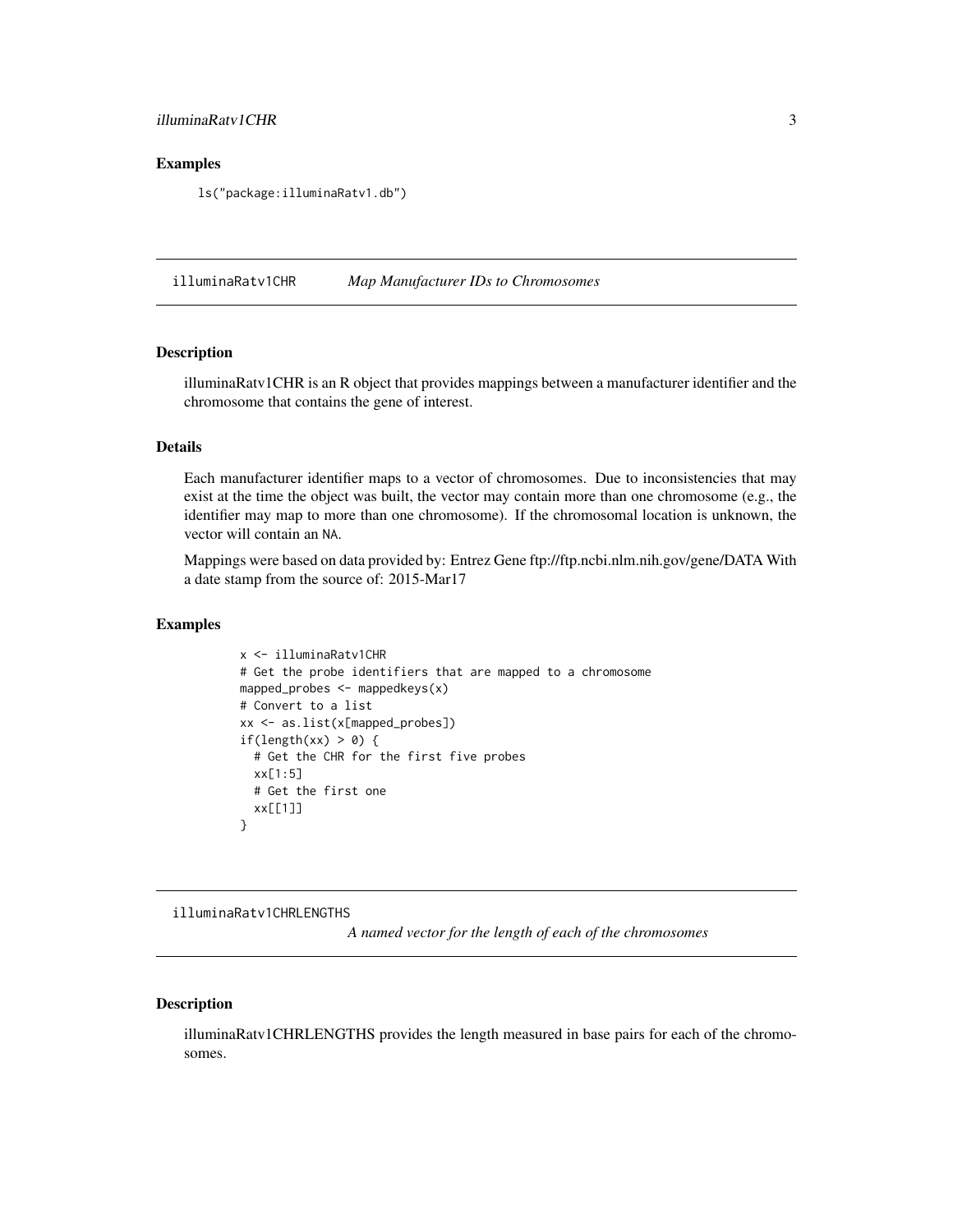#### <span id="page-3-0"></span>Details

This is a named vector with chromosome numbers as the names and the corresponding lengths for chromosomes as the values.

Total lengths of chromosomes were derived by calculating the number of base pairs on the sequence string for each chromosome.

#### Examples

```
tt <- illuminaRatv1CHRLENGTHS
# Length of chromosome 1
tt["1"]
```
illuminaRatv1CHRLOC *Map Manufacturer IDs to Chromosomal Location*

#### **Description**

illuminaRatv1CHRLOC is an R object that maps manufacturer identifiers to the starting position of the gene. The position of a gene is measured as the number of base pairs.

The CHRLOCEND mapping is the same as the CHRLOC mapping except that it specifies the ending base of a gene instead of the start.

#### Details

Each manufacturer identifier maps to a named vector of chromosomal locations, where the name indicates the chromosome. Due to inconsistencies that may exist at the time the object was built, these vectors may contain more than one chromosome and/or location. If the chromosomal location is unknown, the vector will contain an NA.

Chromosomal locations on both the sense and antisense strands are measured as the number of base pairs from the p (5' end of the sense strand) to q (3' end of the sense strand) arms. Chromosomal locations on the antisense strand have a leading "-" sign (e. g. -1234567).

Since some genes have multiple start sites, this field can map to multiple locations.

Mappings were based on data provided by: UCSC Genome Bioinformatics (Rattus norvegicus) ftp://hgdownload.cse.ucsc.edu/goldenPath/rn6 With a date stamp from the source of: 2014-Aug1

```
x <- illuminaRatv1CHRLOC
# Get the probe identifiers that are mapped to chromosome locations
mapped_probes <- mappedkeys(x)
# Convert to a list
xx <- as.list(x[mapped_probes])
if(length(xx) > 0) {
  # Get the CHRLOC for the first five probes
 xx[1:5]
 # Get the first one
 xx[[1]]
}
```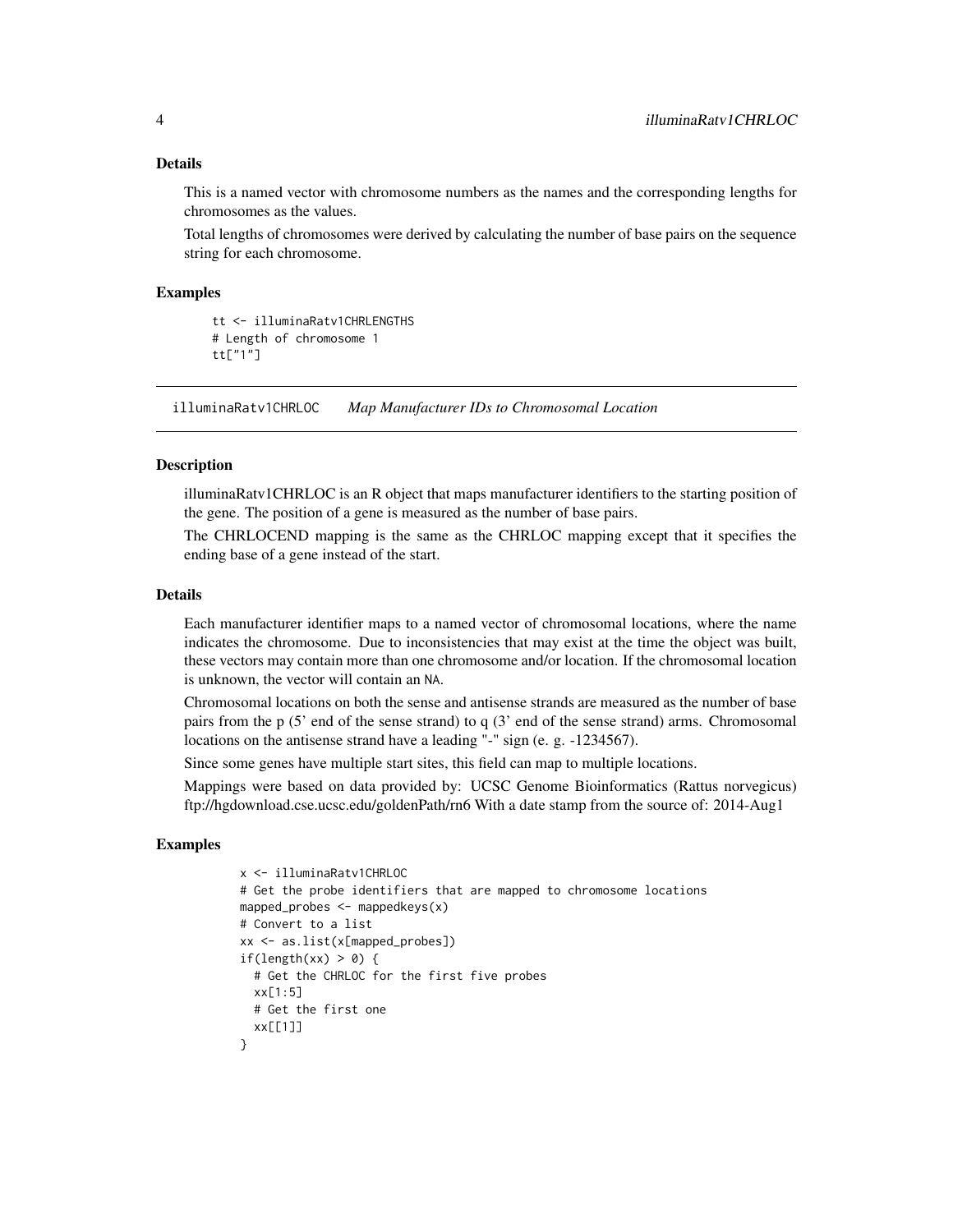<span id="page-4-0"></span>illuminaRatv1ENSEMBL *Map Ensembl gene accession numbers with Entrez Gene identifiers*

#### Description

illuminaRatv1ENSEMBL is an R object that contains mappings between manufacturer identifiers and Ensembl gene accession numbers.

## Details

This object is a simple mapping of manufacturer identifiers to Ensembl gene Accession Numbers.

Mappings were based on data provided by BOTH of these sources: [http://www.ensembl.org/](http://www.ensembl.org/biomart/martview/) [biomart/martview/](http://www.ensembl.org/biomart/martview/) <ftp://ftp.ncbi.nlm.nih.gov/gene/DATA>

For most species, this mapping is a combination of manufacturer to ensembl IDs from BOTH NCBI and ensembl. Users who wish to only use mappings from NCBI are encouraged to see the ncbi2ensembl table in the appropriate organism package. Users who wish to only use mappings from ensembl are encouraged to see the ensembl2ncbi table which is also found in the appropriate organism packages. These mappings are based upon the ensembl table which is contains data from BOTH of these sources in an effort to maximize the chances that you will find a match.

For worms and flies however, this mapping is based only on sources from ensembl, as these organisms do not have ensembl to entrez gene mapping data at NCBI.

```
x <- illuminaRatv1ENSEMBL
# Get the entrez gene IDs that are mapped to an Ensembl ID
mapped_genes <- mappedkeys(x)
# Convert to a list
xx <- as.list(x[mapped_genes])
if(length(xx) > 0) {
  # Get the Ensembl gene IDs for the first five genes
  xx[1:5]
  # Get the first one
  xx[[1]]
}
#For the reverse map ENSEMBL2PROBE:
# Convert to a list
xx <- as.list(illuminaRatv1ENSEMBL2PROBE)
if(length(xx) > 0){
   # Gets the entrez gene IDs for the first five Ensembl IDs
   xx[1:5]
   # Get the first one
   xx[[1]]
}
```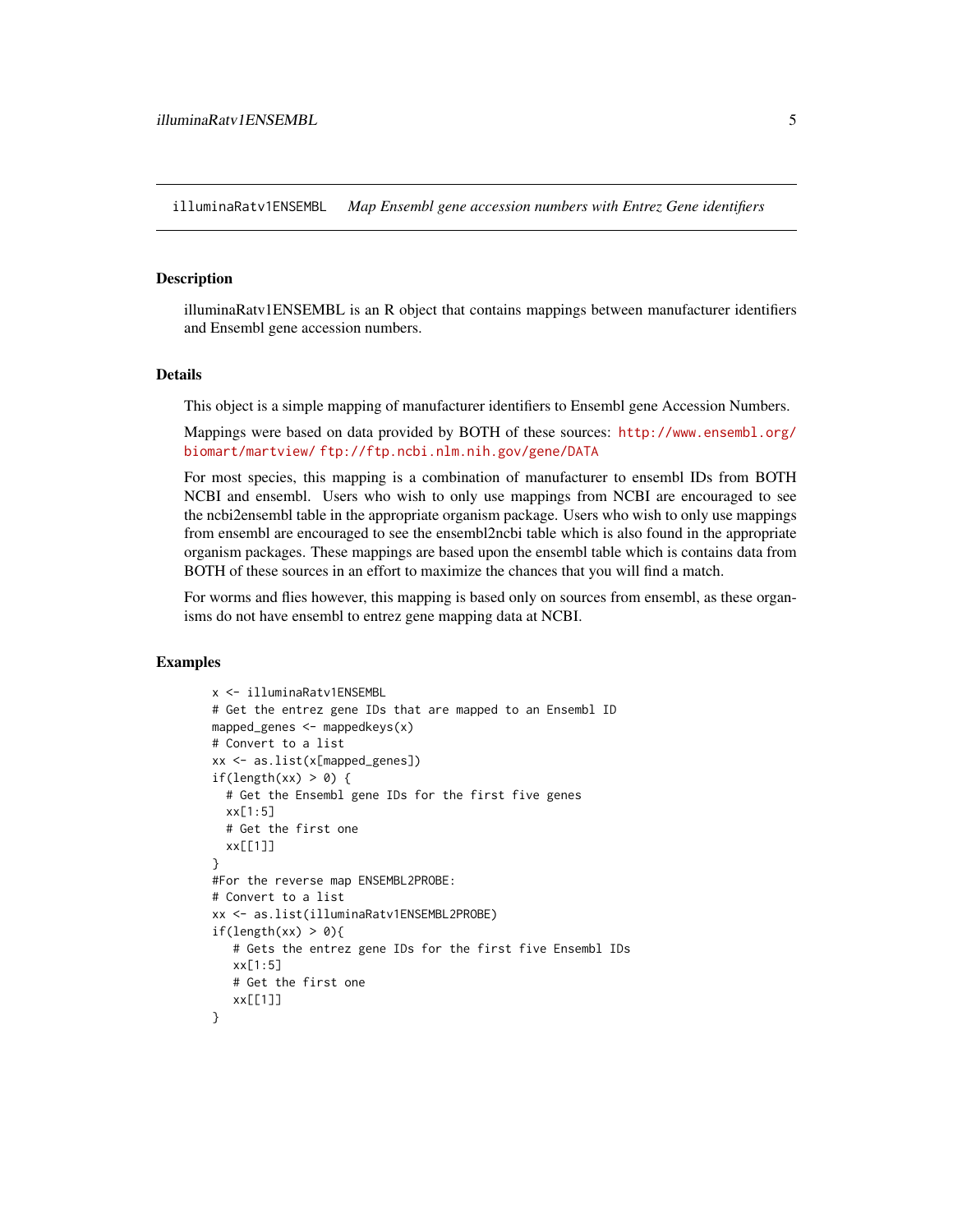<span id="page-5-0"></span>illuminaRatv1ENTREZID *Map between Manufacturer Identifiers and Entrez Gene*

#### Description

illuminaRatv1ENTREZID is an R object that provides mappings between manufacturer identifiers and Entrez Gene identifiers.

## Details

Each manufacturer identifier is mapped to a vector of Entrez Gene identifiers. An NA is assigned to those manufacturer identifiers that can not be mapped to an Entrez Gene identifier at this time.

If a given manufacturer identifier can be mapped to different Entrez Gene identifiers from various sources, we attempt to select the common identifiers. If a concensus cannot be determined, we select the smallest identifier.

Mappings were based on data provided by: Entrez Gene ftp://ftp.ncbi.nlm.nih.gov/gene/DATA With a date stamp from the source of: 2015-Mar17

#### References

<http://www.ncbi.nlm.nih.gov/entrez/query.fcgi?db=gene>

#### Examples

```
x <- illuminaRatv1ENTREZID
# Get the probe identifiers that are mapped to an ENTREZ Gene ID
mapped_probes <- mappedkeys(x)
# Convert to a list
xx <- as.list(x[mapped_probes])
if(length(xx) > 0) {
  # Get the ENTREZID for the first five probes
  xx[1:5]
 # Get the first one
  xx[[1]]
}
```
illuminaRatv1ENZYME *Maps between Manufacturer IDs and Enzyme Commission (EC) Numbers*

## Description

illuminaRatv1ENZYME is an R object that provides mappings between manufacturer identifiers and EC numbers. illuminaRatv1ENZYME2PROBE is an R object that maps Enzyme Commission (EC) numbers to manufacturer identifiers.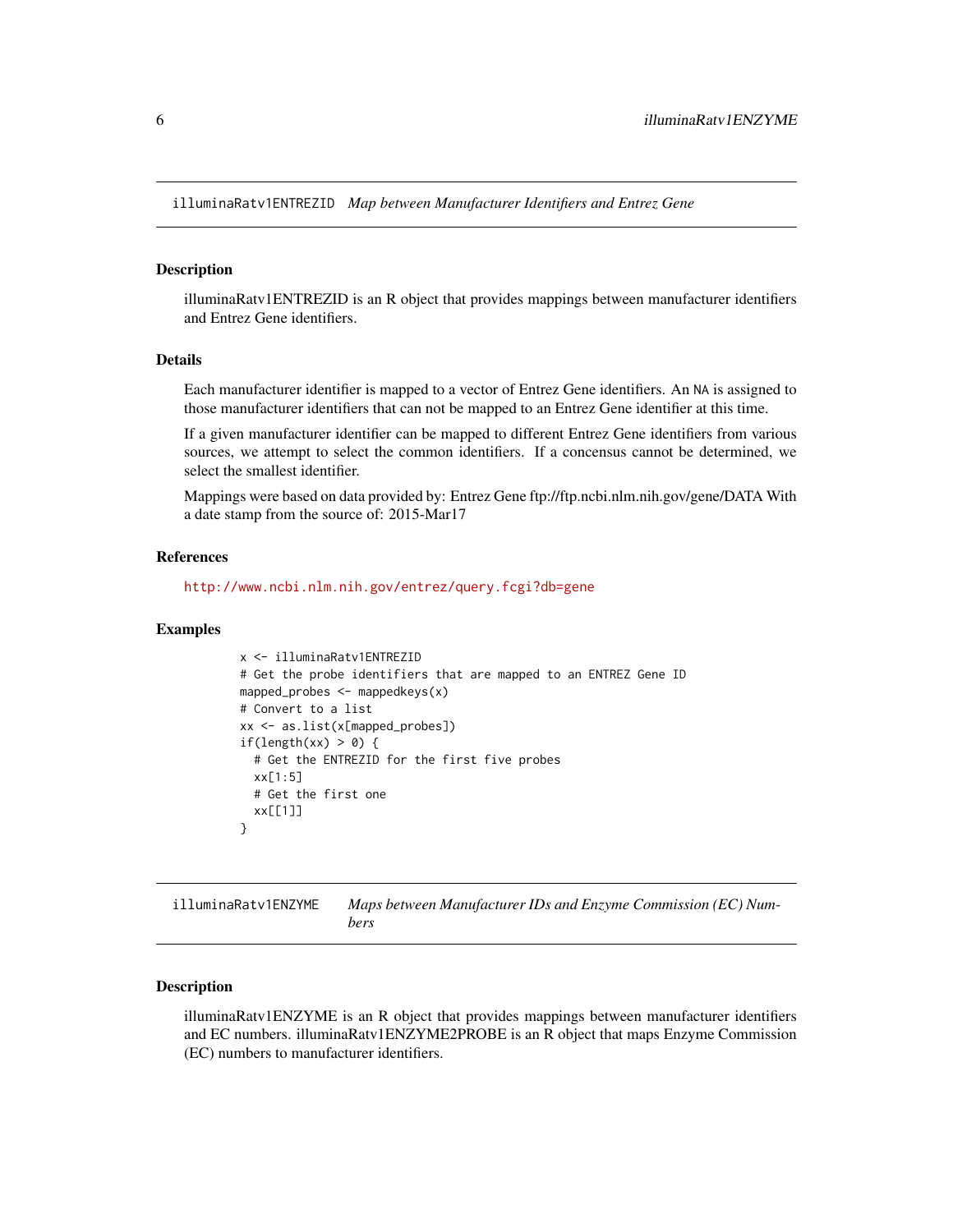## Details

When the illuminaRatv1ENZYME maping viewed as a list, each manufacturer identifier maps to a named vector containing the EC number that corresponds to the enzyme produced by that gene. The names corresponds to the manufacturer identifiers. If this information is unknown, the vector will contain an NA.

For the illuminaRatv1ENZYME2PROBE, each EC number maps to a named vector containing all of the manufacturer identifiers that correspond to the gene that produces that enzyme. The name of the vector corresponds to the EC number.

Enzyme Commission numbers are assigned by the Nomenclature Committee of the International Union of Biochemistry and Molecular Biology <http://www.chem.qmw.ac.uk/iubmb/enzyme/> to allow enzymes to be identified.

An Enzyme Commission number is of the format EC x.y.z.w, where x, y, z, and w are numeric numbers. In illuminaRatv1ENZYME2PROBE, EC is dropped from the Enzyme Commission numbers.

Enzyme Commission numbers have corresponding names that describe the functions of enzymes in such a way that EC x is a more general description than EC x.y that in turn is a more general description than EC x.y.z. The top level EC numbers and names are listed below:

EC 1 oxidoreductases

EC 2 transferases

EC 3 hydrolases

EC 4 lyases

EC 5 isomerases

EC 6 ligases

The EC name for a given EC number can be viewed at [http://www.chem.qmul.ac.uk/iupac/](http://www.chem.qmul.ac.uk/iupac/jcbn/index.html#6) [jcbn/index.html#6](http://www.chem.qmul.ac.uk/iupac/jcbn/index.html#6)

Mappings between probe identifiers and enzyme identifiers were obtained using files provided by: KEGG GENOME ftp://ftp.genome.jp/pub/kegg/genomes With a date stamp from the source of: 2011-Mar15

## References

<ftp://ftp.genome.ad.jp/pub/kegg/pathways>

```
x <- illuminaRatv1ENZYME
# Get the probe identifiers that are mapped to an EC number
mapped_probes <- mappedkeys(x)
# Convert to a list
xx <- as.list(x[mapped_probes])
if(length(xx) > 0) {
  # Get the ENZYME for the first five probes
  xx[1:5]
  # Get the first one
  xx[[1]]
}
```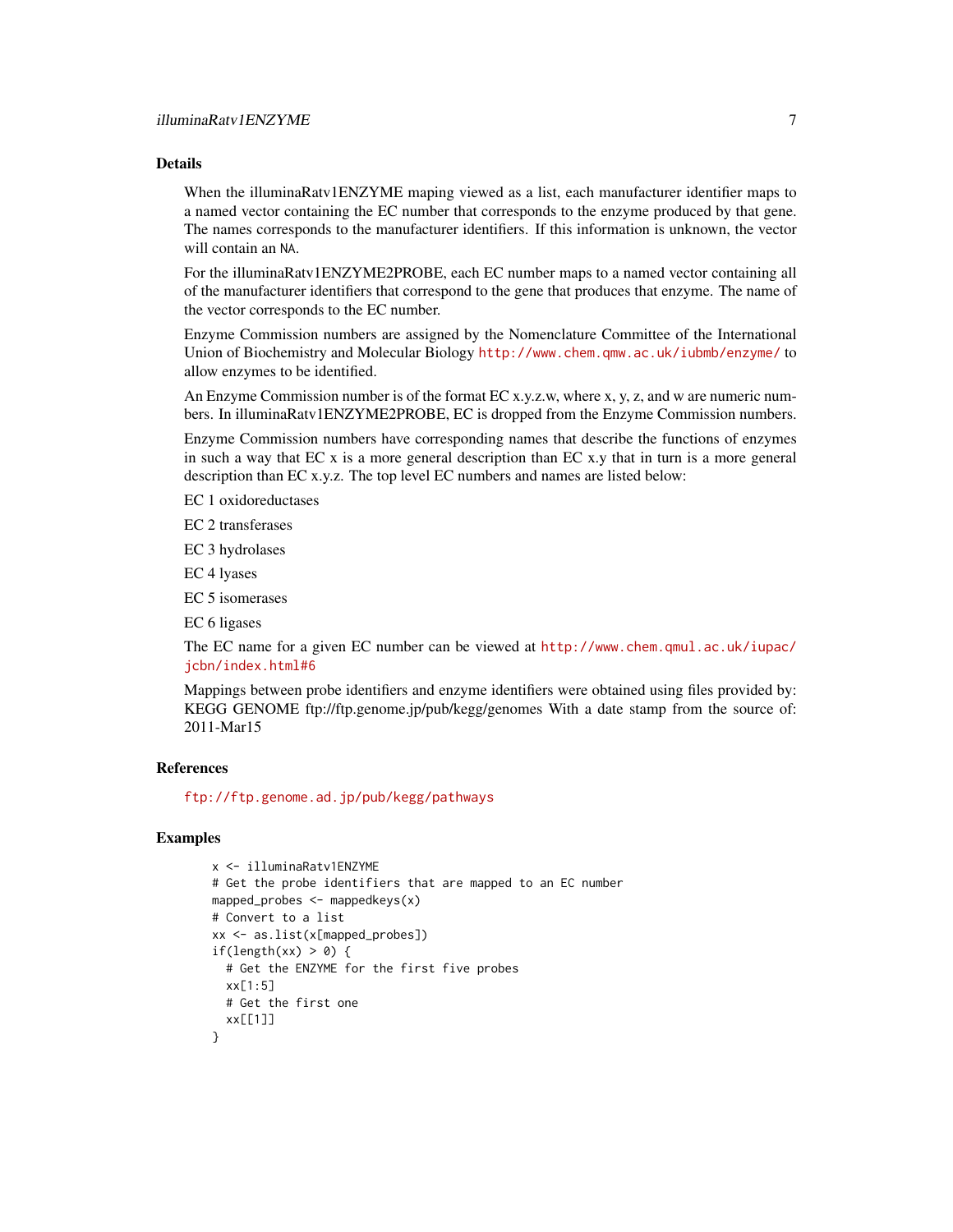```
# Now convert illuminaRatv1ENZYME2PROBE to a list to see inside
xx <- as.list(illuminaRatv1ENZYME2PROBE)
if(length(xx) > 0){
  # Get the probe identifiers for the first five enzyme
  #commission numbers
  xx[1:5]
  # Get the first one
  xx[[1]]
}
```
illuminaRatv1GENENAME *Map between Manufacturer IDs and Genes*

#### Description

illuminaRatv1GENENAME is an R object that maps manufacturer identifiers to the corresponding gene name.

## Details

Each manufacturer identifier maps to a named vector containing the gene name. The vector name corresponds to the manufacturer identifier. If the gene name is unknown, the vector will contain an NA.

Gene names currently include both the official (validated by a nomenclature committee) and preferred names (interim selected for display) for genes. Efforts are being made to differentiate the two by adding a name to the vector.

Mappings were based on data provided by: Entrez Gene ftp://ftp.ncbi.nlm.nih.gov/gene/DATA With a date stamp from the source of: 2015-Mar17

```
x <- illuminaRatv1GENENAME
# Get the probe identifiers that are mapped to a gene name
mapped_probes <- mappedkeys(x)
# Convert to a list
xx <- as.list(x[mapped_probes])
if(length(xx) > 0) {
  # Get the GENENAME for the first five probes
  xx[1:5]
 # Get the first one
 xx[[1]]
}
```
<span id="page-7-0"></span>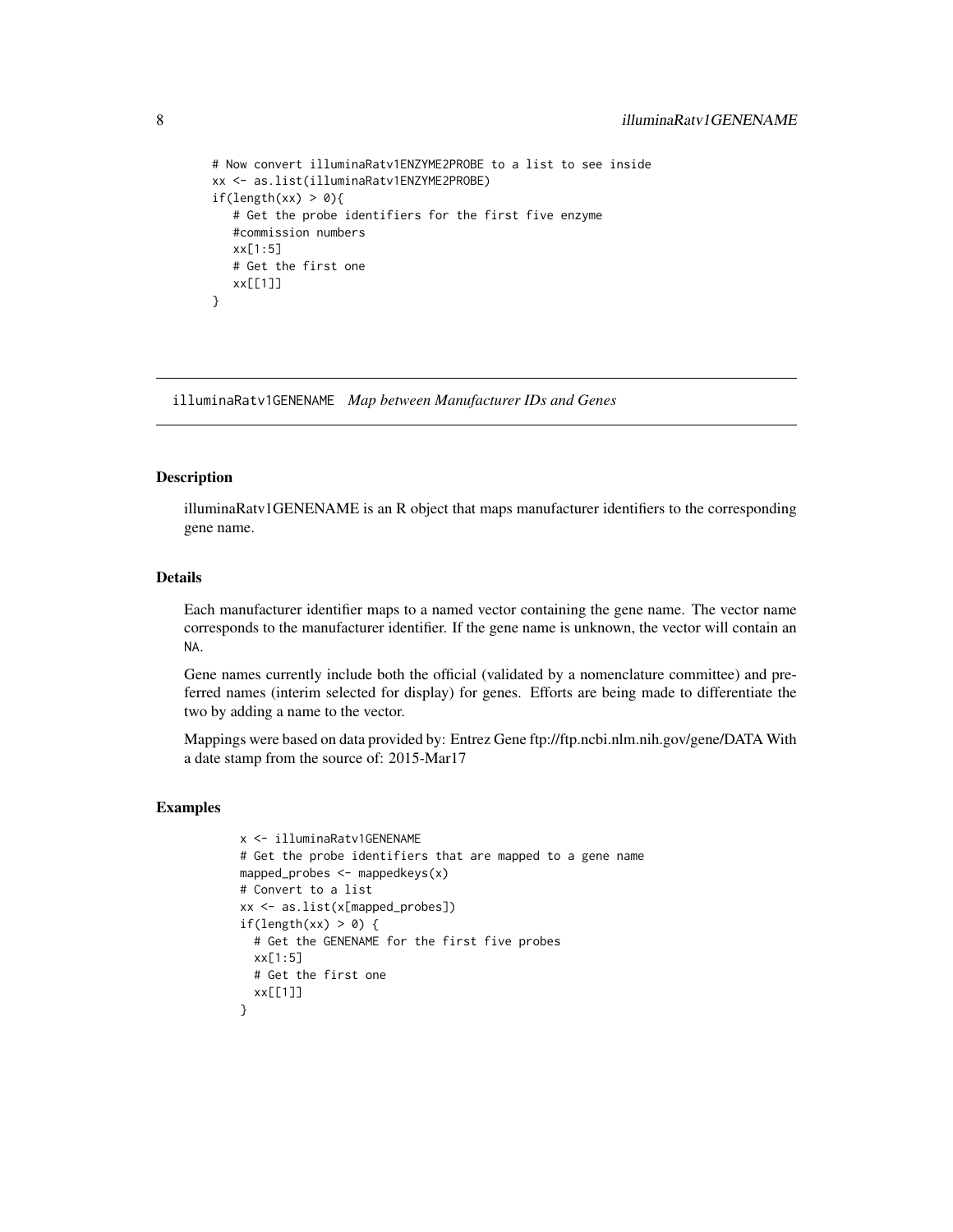## <span id="page-8-1"></span><span id="page-8-0"></span>**Description**

illuminaRatv1GO is an R object that provides mappings between manufacturer identifiers and the GO identifiers that they are directly associated with. This mapping and its reverse mapping (illuminaRatv1GO2PROBE) do NOT associate the child terms from the GO ontology with the gene. Only the directly evidenced terms are represented here.

illuminaRatv1GO2ALLPROBES is an R object that provides mappings between a given GO identifier and all of the manufacturer identifiers annotated at that GO term OR TO ONE OF IT'S CHILD NODES in the GO ontology. Thus, this mapping is much larger and more inclusive than illuminaRatv1GO2PROBE.

## Details

If illuminaRatv1GO is cast as a list, each manufacturer identifier is mapped to a list of lists. The names on the outer list are GO identifiers. Each inner list consists of three named elements: GOID, Ontology, and Evidence.

The GOID element matches the GO identifier named in the outer list and is included for convenience when processing the data using 'lapply'.

The Ontology element indicates which of the three Gene Ontology categories this identifier belongs to. The categories are biological process (BP), cellular component (CC), and molecular function (MF).

The Evidence element contains a code indicating what kind of evidence supports the association of the GO identifier to the manufacturer id. Some of the evidence codes in use include:

IMP: inferred from mutant phenotype

IGI: inferred from genetic interaction

IPI: inferred from physical interaction

ISS: inferred from sequence similarity

IDA: inferred from direct assay

IEP: inferred from expression pattern

IEA: inferred from electronic annotation

TAS: traceable author statement

NAS: non-traceable author statement

ND: no biological data available

IC: inferred by curator

A more complete listing of evidence codes can be found at:

<http://www.geneontology.org/GO.evidence.shtml>

If illuminaRatv1GO2ALLPROBES or illuminaRatv1GO2PROBE is cast as a list, each GO term maps to a named vector of manufacturer identifiers and evidence codes. A GO identifier may be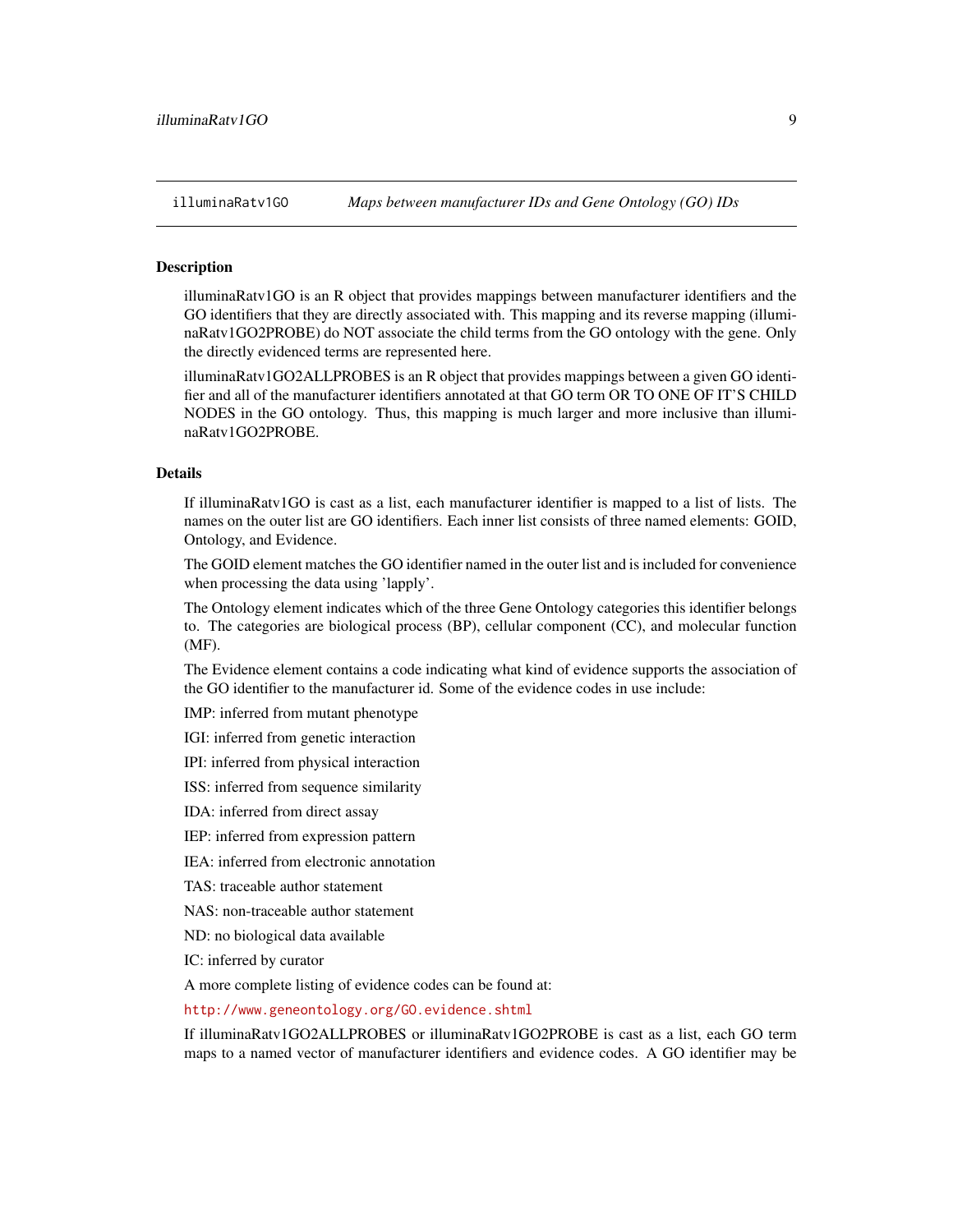<span id="page-9-0"></span>mapped to the same manufacturer identifier more than once but the evidence code can be different. Mappings between Gene Ontology identifiers and Gene Ontology terms and other information are available in a separate data package named GO.

Whenever any of these mappings are cast as a data.frame, all the results will be output in an appropriate tabular form.

Mappings between manufacturer identifiers and GO information were obtained through their mappings to manufacturer identifiers. NAs are assigned to manufacturer identifiers that can not be mapped to any Gene Ontology information. Mappings between Gene Ontology identifiers an Gene Ontology terms and other information are available in a separate data package named GO.

All mappings were based on data provided by: Gene Ontology ftp://ftp.geneontology.org/pub/go/godatabase/archive/latestlite/ With a date stamp from the source of: 20150314

## References

<ftp://ftp.ncbi.nlm.nih.gov/gene/DATA/>

## See Also

[illuminaRatv1GO2ALLPROBES](#page-8-0).

```
x <- illuminaRatv1GO
# Get the manufacturer identifiers that are mapped to a GO ID
mapped_genes \leq mappedkeys(x)
# Convert to a list
xx <- as.list(x[mapped_genes])
if(length(xx) > 0) {
    # Try the first one
    got <- xx[[1]]
    got[[1]][["GOID"]]
    got[[1]][["Ontology"]]
    got[[1]][["Evidence"]]
}
# For the reverse map:
# Convert to a list
xx <- as.list(illuminaRatv1GO2PROBE)
if(length(xx) > 0){
    # Gets the manufacturer ids for the top 2nd and 3nd GO identifiers
    goids \leq -x \times [2:3]# Gets the manufacturer ids for the first element of goids
    goids[[1]]
    # Evidence code for the mappings
    names(goids[[1]])
}
# Convert illuminaRatv1GO2ALLPROBES to a list
xx <- as.list(illuminaRatv1GO2ALLPROBES)
if(length(xx) > 0){
    # Gets the manufacturer identifiers for the top 2nd and 3nd GO identifiers
    goids \leftarrow xx[2:3]# Gets all the manufacturer identifiers for the first element of goids
```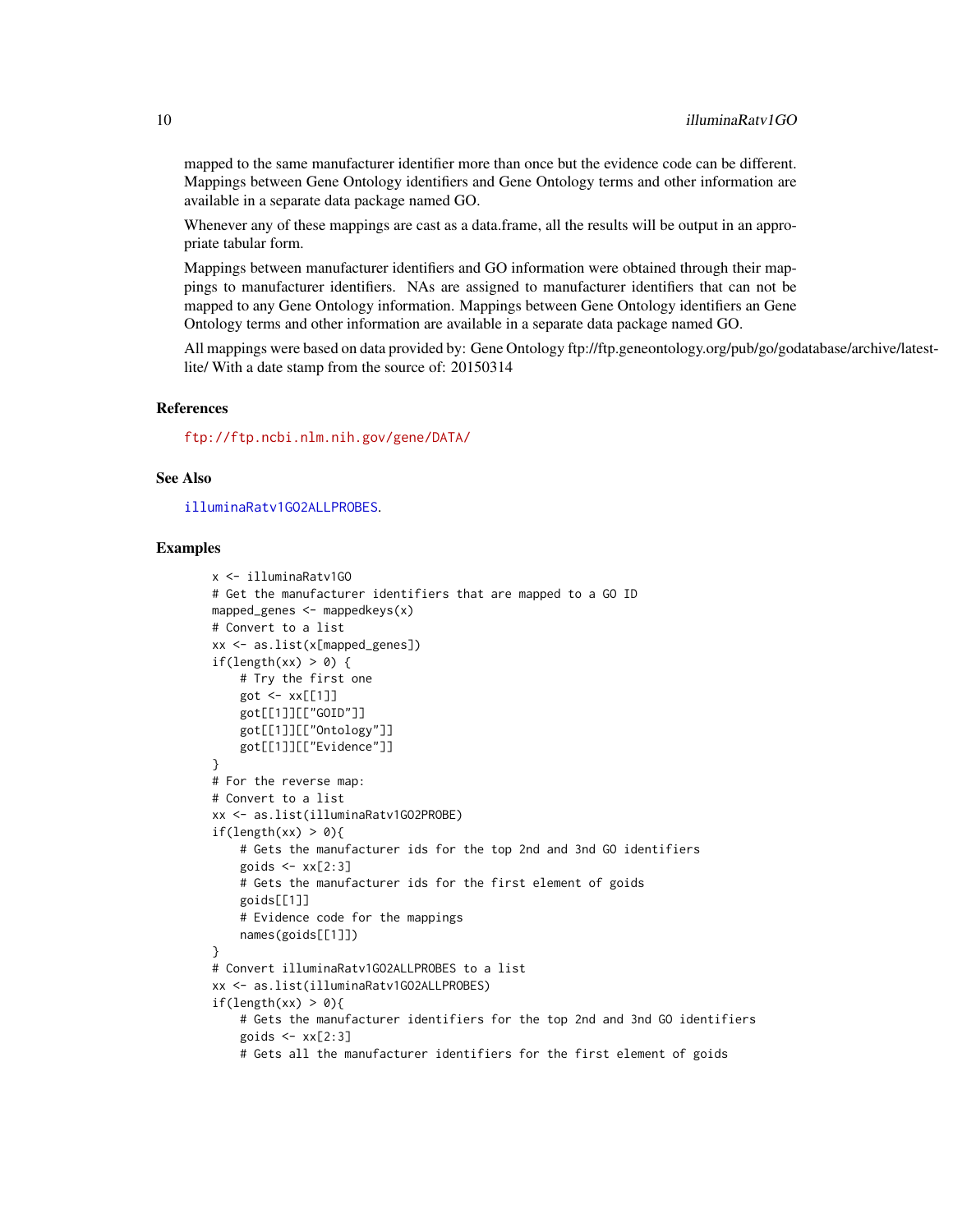## <span id="page-10-0"></span>illuminaRatv1MAPCOUNTS 11

```
goids[[1]]
# Evidence code for the mappings
names(goids[[1]])
```
#### illuminaRatv1MAPCOUNTS

*Number of mapped keys for the maps in package illuminaRatv1.db*

#### Description

}

illuminaRatv1MAPCOUNTS provides the "map count" (i.e. the count of mapped keys) for each map in package illuminaRatv1.db.

## Details

This "map count" information is precalculated and stored in the package annotation DB. This allows some quality control and is used by the [checkMAPCOUNTS](#page-0-0) function defined in AnnotationDbi to compare and validate different methods (like count.mappedkeys $(x)$  or sum(!is.na(as.list(x)))) for getting the "map count" of a given map.

## See Also

[mappedkeys](#page-0-0), [count.mappedkeys](#page-0-0), [checkMAPCOUNTS](#page-0-0)

#### Examples

```
illuminaRatv1MAPCOUNTS
mapnames <- names(illuminaRatv1MAPCOUNTS)
illuminaRatv1MAPCOUNTS[mapnames[1]]
x \leq - get(mapnames[1])
sum(!is.na(as.list(x)))
count.mappedkeys(x) # much faster!
```
## Check the "map count" of all the maps in package illuminaRatv1.db checkMAPCOUNTS("illuminaRatv1.db")

illuminaRatv1listNewMappings

*Custom mappings added to the package*

#### Description

We have used an extensive re-annotation of the illuminaRatv1 probe sequences to provide additional information that is not captured in the standard Bioconductor packages. Whereas Bioconductor annotations are based on the RefSeq ID that each probe maps to, our additional mappings provide data specific to each probe on the platform. See below for details. We recommend using the probe quality as a form of filtering, and retaining only perfect or good probes for an analysis.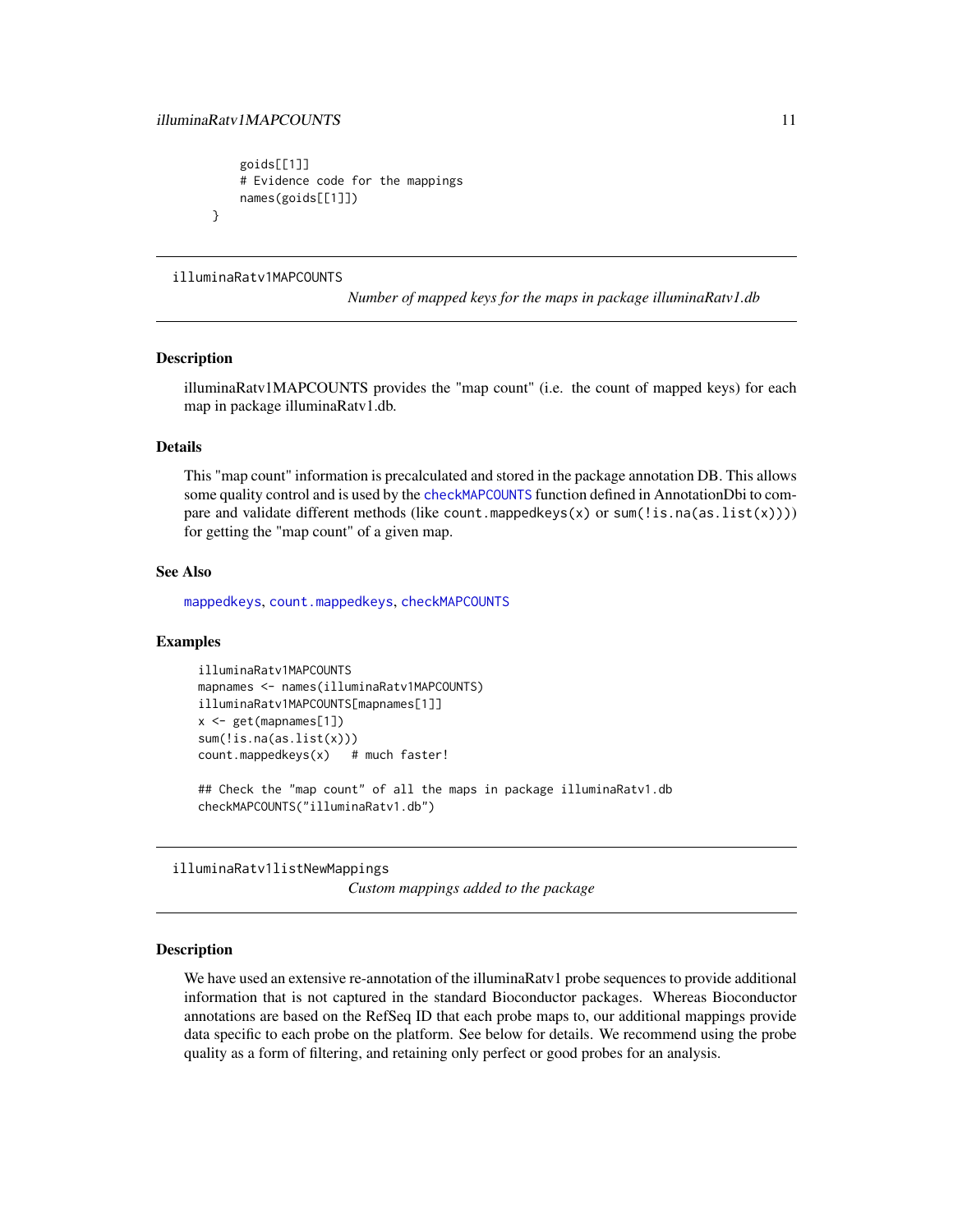Details of custom mappings

- illuminaRatv1listNewMappings List all the custom re-annotation mappings provided by the package
- illuminaRatv1fullReannotation Return all the re-annotation information as a matrix
- illuminaRatv1ARRAYADDRESS Array Address code used to identify the probe at the bead-level
- illuminaRatv1NUID Lumi's nuID (universal naming scheme for oligonucleotides) Reference: Du et al. (2007), Biol Direct 2:16
- illuminaRatv1PROBESEQUENCE The 50 base sequence for the probe
- illuminaRatv1PROBEQUALITY Quality grade assigned to the probe: "Perfect" if it perfectly and uniquely matches the target transcript; "Good" if the probe, although imperfectly matching the target transcript, is still likely to provide considerably sensitive signal (up to two mismatches are allowed, based on empirical evidence that the signal intensity for 50-mer probes with less than 95% identity to the respective targets is less than 50% of the signal associated with perfect matches \*); "Bad" if the probe matches repeat sequences, intergenic or intronic regions, or is unlikely to provide specific signal for any transcript; "No match" if it does not match any genomic region or transcript.
- illuminaRatv1CODINGZONE Coding status of target sequence: intergenic / intronic / Transcriptomic ("Transcriptomic" when the target transcript is non-coding or there is no information on the coding sequence)
- illuminaRatv1GENOMICLOCATION Probe's genomic coordinates (hg19 for human, mm9 for mouse or rn4 for rat)
- illuminaRatv1GENOMICMATCHSIMILARITY Percentage of similarity between the probe and its best genomic match in the alignable region, taking the probe as reference
- illuminaRatv1SECONDMATCHES Genomic coordinates of second best matches between the probe and the genome
- illuminaRatv1SECONDMATCHSIMILARITY Percentage of similarity between the probe and its second best genomic match in the alignable region, taking the probe as reference
- illuminaRatv1TRANSCRIPTOMICMATCHSIMILARITY Percentage of similarity between the probe and its target transcript in the alignable region, taking the probe as reference
- illuminaRatv1OTHERGENOMICMATCHES Genomic coordinates of sequences as alignable with the probe (in terms of number of matching nucleotides) as its main target
- illuminaRatv1REPEATMASK Overlapping RepeatMasked sequences, with number of bases overlapped by the repeat
- illuminaRatv1OVERLAPPINGSNP Overlapping annotated SNPs
- illuminaRatv1ENTREZREANNOTATED Entrez IDs
- illuminaRatv1ENSEMBLREANNOTATED Ensembl IDs
- illuminaRatv1SYMBOLREANNOTATED Gene symbol derived by re-annotation
- illuminaRatv1REPORTERGROUPID For probes marked as controls in Illuminas annotation file, these gives the type of control
- illuminaRatv1REPORTERGROUPNAME Usually a more informative name for the control type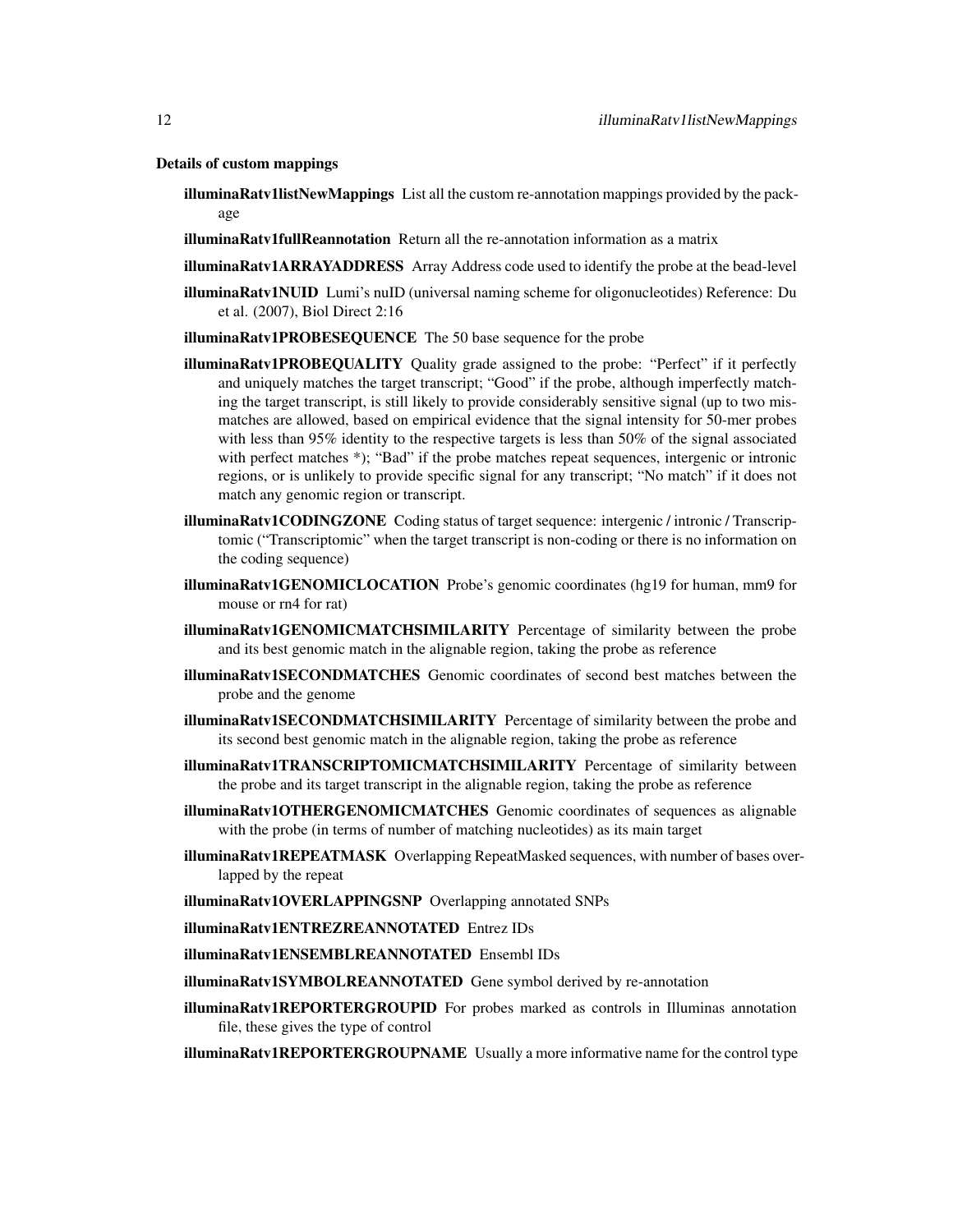## References

<http://remoat.sysbiol.cam.ac.uk>

Barbosa-Morais et al. (2010) A re-annotation pipeline for Illumina BeadArrays: improving the interpretation of gene expression data. Nucleic Acids Research

## Examples

##See what new mappings are available

```
illuminaRatv1listNewMappings()
```

```
x <- illuminaRatv1PROBEQUALITY
mapped_probes \leq mappedkeys(x)
# Convert to a list
xx <- as.list(x[mapped_probes])
if(length(xx) > 0) {
 # Get the PROBEQUALITY for the first five probes
  xx[1:5]
  # Get the first one
  xx[[1]]
```

```
##Overall table of qualities
table(unlist(xx))
```
}

```
x <- illuminaRatv1ARRAYADDRESS
```

```
mapped_probes \leq mappedkeys(x)
# Convert to a list
xx <- as.list(x[mapped_probes])
if(length(xx) > 0) {
  # Get the ARRAYADDRESS for the first five probes
  xx[1:5]
 # Get the first one
  xx[[1]]
}
```
##Can do the mapping from array address to illumina ID using a revmap

```
y<- revmap(illuminaRatv1ARRAYADDRESS)
```

```
mapped_probes <- mappedkeys(y)
# Convert to a list
yy <- as.list(y[mapped_probes])
if(length(yy) > 0) {
 # Get the ARRAYADDRESS for the first five probes
 yy[1:5]
```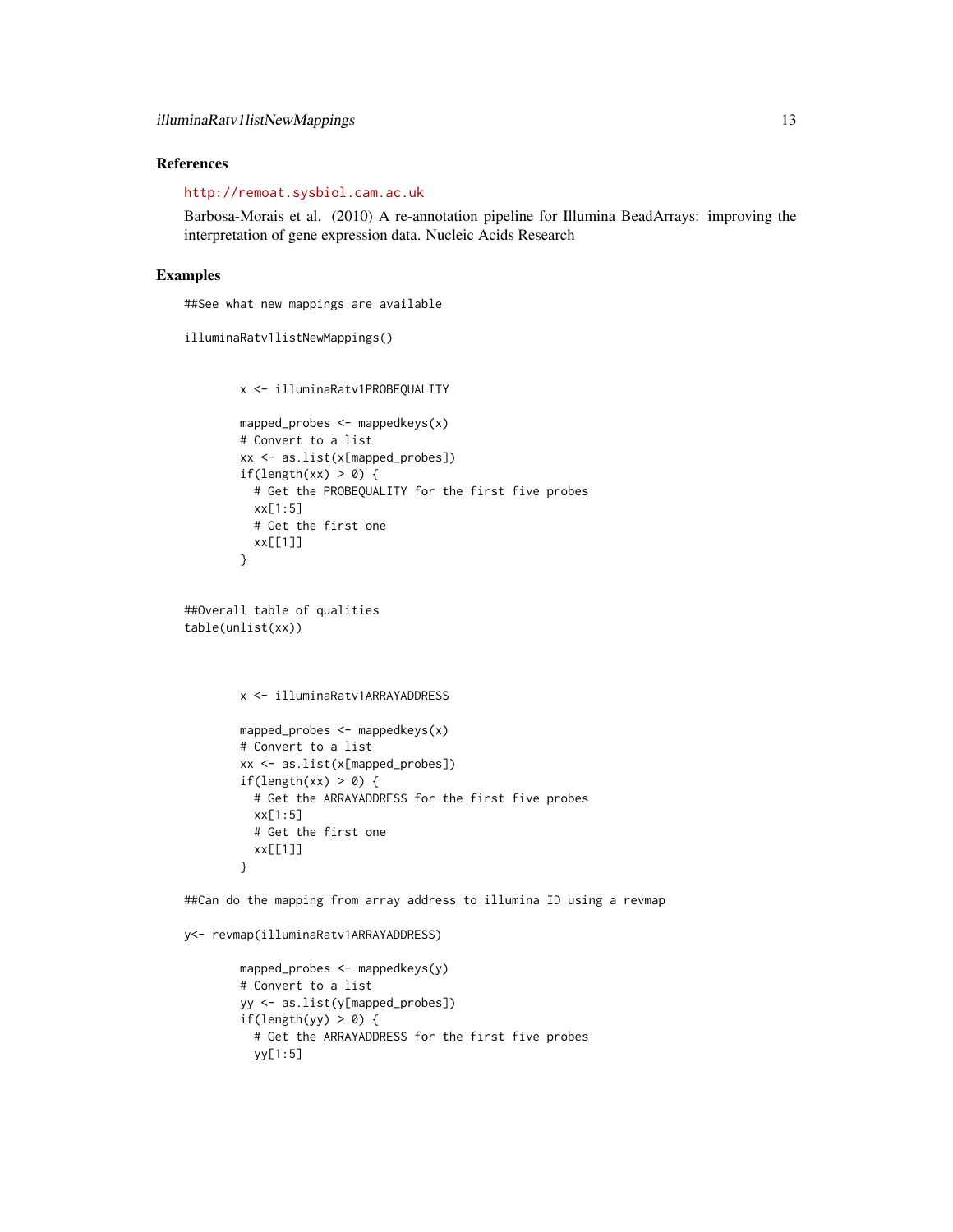```
# Get the first one
 yy[[1]]
}
x <- illuminaRatv1CODINGZONE
mapped_probes \leq mappedkeys(x)
# Convert to a list
xx <- as.list(x[mapped_probes])
if(length(xx) > 0) {
  # Get the CODINGZONE for the first five probes
  xx[1:5]
 # Get the first one
 xx[[1]]
}
x <- illuminaRatv1PROBESEQUENCE
mapped_probes <- mappedkeys(x)
# Convert to a list
xx <- as.list(x[mapped_probes])
if(length(xx) > 0) {
  # Get the PROBESEQUENCE for the first five probes
  xx[1:5]
  # Get the first one
  xx[[1]]
}
```
illuminaRatv1ORGANISM *The Organism information for illuminaRatv1*

#### Description

illuminaRatv1ORGANISM is an R object that contains a single item: a character string that names the organism for which illuminaRatv1 was built. illuminaRatv1ORGPKG is an R object that contains a chararcter vector with the name of the organism package that a chip package depends on for its gene-centric annotation.

#### Details

Although the package name is suggestive of the organism for which it was built, illuminaRatv1ORGANISM provides a simple way to programmatically extract the organism name. illuminaRatv1ORGPKG provides a simple way to programmatically extract the name of the parent organism package. The parent organism package is a strict dependency for chip packages as this is where the gene cetric information is ultimately extracted from. The full package name will always be this string plus the extension ".db". But most programatic acces will not require this extension, so its more convenient to leave it out.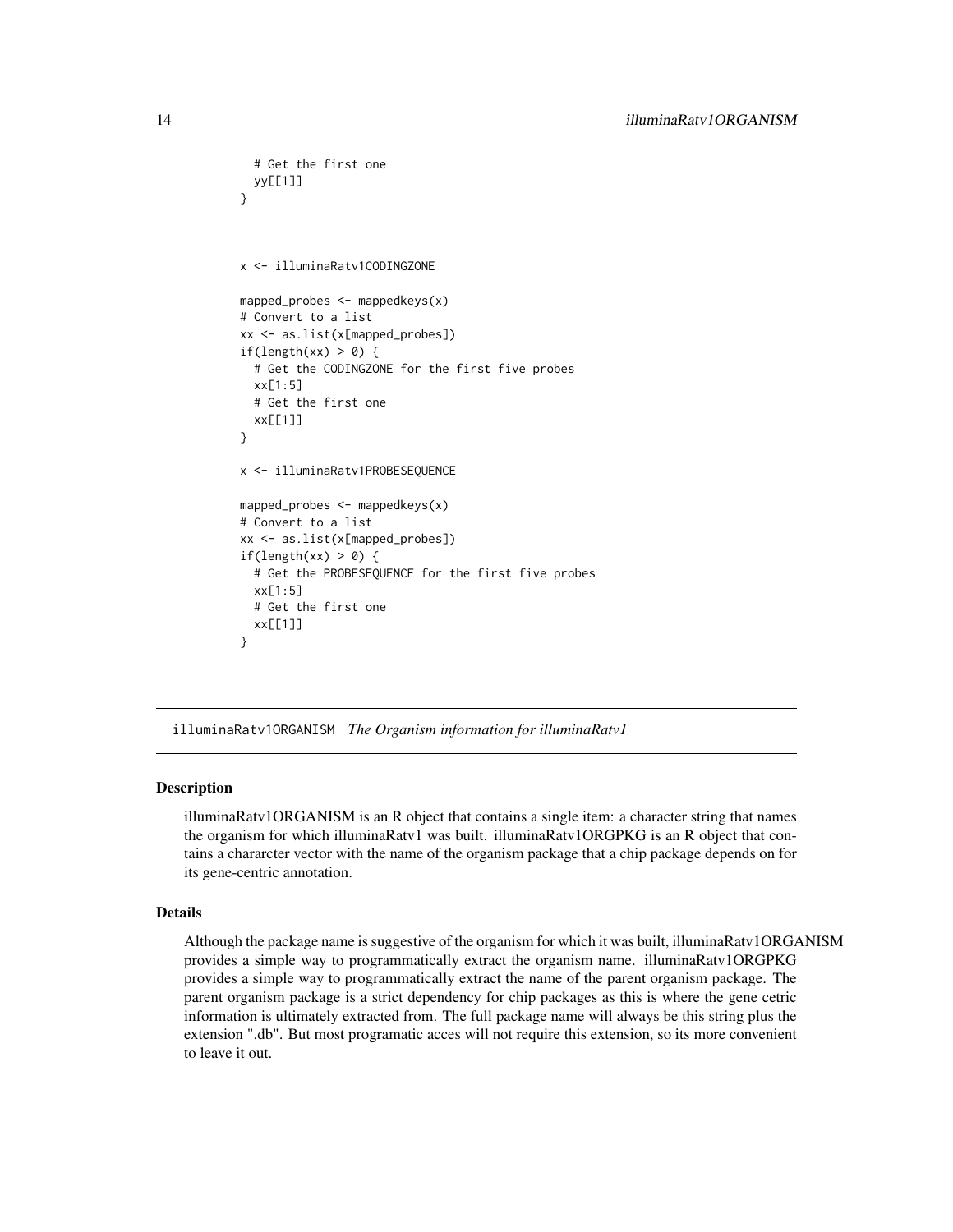## <span id="page-14-0"></span>illuminaRatv1PATH 15

#### Examples

illuminaRatv1ORGANISM illuminaRatv1ORGPKG

illuminaRatv1PATH *Mappings between probe identifiers and KEGG pathway identifiers*

## **Description**

KEGG (Kyoto Encyclopedia of Genes and Genomes) maintains pathway data for various organisms.

illuminaRatv1PATH maps probe identifiers to the identifiers used by KEGG for pathways in which the genes represented by the probe identifiers are involved

illuminaRatv1PATH2PROBE is an R object that provides mappings between KEGG identifiers and manufacturer identifiers.

## Details

Each KEGG pathway has a name and identifier. Pathway name for a given pathway identifier can be obtained using the KEGG data package that can either be built using AnnBuilder or downloaded from Bioconductor <http://www.bioconductor.org>.

Graphic presentations of pathways are searchable at url http://www.genome.ad.jp/kegg/pathway.html by using pathway identifiers as keys.

Mappings were based on data provided by: KEGG GENOME ftp://ftp.genome.jp/pub/kegg/genomes With a date stamp from the source of: 2011-Mar15

#### References

<http://www.genome.ad.jp/kegg/>

```
x <- illuminaRatv1PATH
# Get the probe identifiers that are mapped to a KEGG pathway ID
mapped_probes \leq mappedkeys(x)
# Convert to a list
xx <- as.list(x[mapped_probes])
if(length(xx) > 0) {
  # Get the PATH for the first five probes
  xx[1:5]
  # Get the first one
  xx[[1]]
}
# Now convert the illuminaRatv1PATH2PROBE object to a list
xx <- as.list(illuminaRatv1PATH2PROBE)
if(length(xx) > 0){
```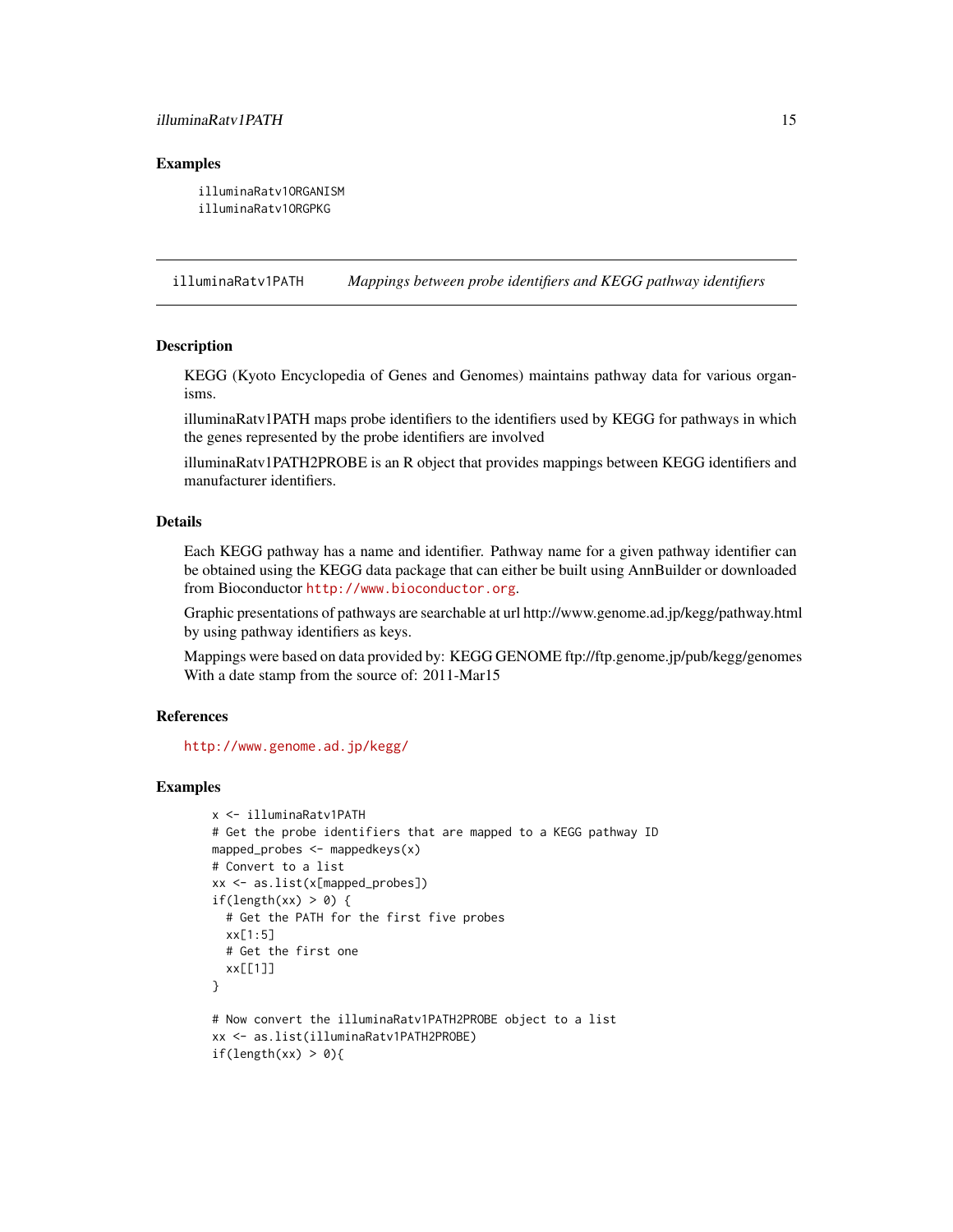```
# Get the probe identifiers for the first two pathway identifiers
xx[1:2]
# Get the first one
xx[[1]]
```
illuminaRatv1PMID *Maps between Manufacturer Identifiers and PubMed Identifiers*

#### Description

}

illuminaRatv1PMID is an R object that provides mappings between manufacturer identifiers and PubMed identifiers. illuminaRatv1PMID2PROBE is an R object that provides mappings between PubMed identifiers and manufacturer identifiers.

## Details

When illuminaRatv1PMID is viewed as a list each manufacturer identifier is mapped to a named vector of PubMed identifiers. The name associated with each vector corresponds to the manufacturer identifier. The length of the vector may be one or greater, depending on how many PubMed identifiers a given manufacturer identifier is mapped to. An NA is reported for any manufacturer identifier that cannot be mapped to a PubMed identifier.

When illuminaRatv1PMID2PROBE is viewed as a list each PubMed identifier is mapped to a named vector of manufacturer identifiers. The name represents the PubMed identifier and the vector contains all manufacturer identifiers that are represented by that PubMed identifier. The length of the vector may be one or longer, depending on how many manufacturer identifiers are mapped to a given PubMed identifier.

Titles, abstracts, and possibly full texts of articles can be obtained from PubMed by providing a valid PubMed identifier. The pubmed function of annotate can also be used for the same purpose.

Mappings were based on data provided by: Entrez Gene ftp://ftp.ncbi.nlm.nih.gov/gene/DATA With a date stamp from the source of: 2015-Mar17

#### References

<http://www.ncbi.nlm.nih.gov/entrez/query.fcgi?db=PubMed>

```
x <- illuminaRatv1PMID
   # Get the probe identifiers that are mapped to any PubMed ID
   mapped_probes \leq mappedkeys(x)
   # Convert to a list
    xx <- as.list(x[mapped_probes])
if(length(xx) > 0){
   # Get the PubMed identifiers for the first two probe identifiers
   xx[1:2]
   # Get the first one
   xx[[1]]
```
<span id="page-15-0"></span>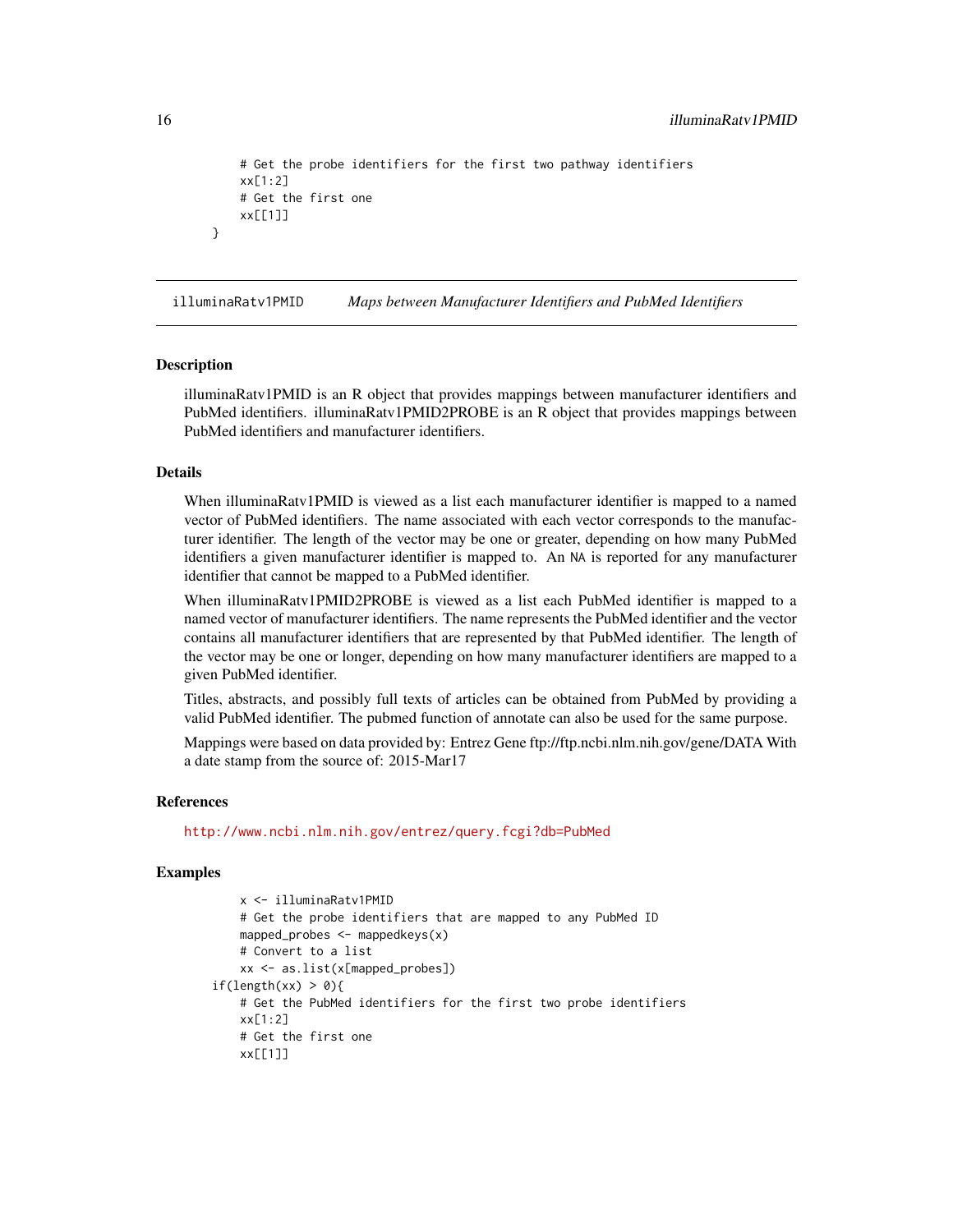```
if(interactive() && !is.null(xx[[1]]) && !is.na(xx[[1]])
      && require(annotate)){
       # Get article information as XML files
       xmls < - pubmed(xx[[1]], disp = "data")
       # View article information using a browser
       pubmed(xx[[1]], disp = "browser")
   }
}
# Now convert the reverse map object illuminaRatv1PMID2PROBE to a list
xx <- as.list(illuminaRatv1PMID2PROBE)
if(length(xx) > 0){
   # Get the probe identifiers for the first two PubMed identifiers
   xx[1:2]
   # Get the first one
   xx[[1]]
   if(interactive() && require(annotate)){
       # Get article information as XML files for a PubMed id
       xmls < - pubmed(names(xx)[1], disp = "data")
       # View article information using a browser
       pubmed(names(xx)[1], disp = "browser")
   }
}
```
illuminaRatv1REFSEQ *Map between Manufacturer Identifiers and RefSeq Identifiers*

#### Description

illuminaRatv1REFSEQ is an R object that provides mappings between manufacturer identifiers and RefSeq identifiers.

## Details

Each manufacturer identifier is mapped to a named vector of RefSeq identifiers. The name represents the manufacturer identifier and the vector contains all RefSeq identifiers that can be mapped to that manufacturer identifier. The length of the vector may be one or greater, depending on how many RefSeq identifiers a given manufacturer identifier can be mapped to. An NA is reported for any manufacturer identifier that cannot be mapped to a RefSeq identifier at this time.

RefSeq identifiers differ in format according to the type of record the identifiers are for as shown below:

NG\\_XXXXX: RefSeq accessions for genomic region (nucleotide) records

NM\\_XXXXX: RefSeq accessions for mRNA records

NC\\_XXXXX: RefSeq accessions for chromosome records

NP\\_XXXXX: RefSeq accessions for protein records

XR\\_XXXXX: RefSeq accessions for model RNAs that are not associated with protein products

XM\\_XXXXX: RefSeq accessions for model mRNA records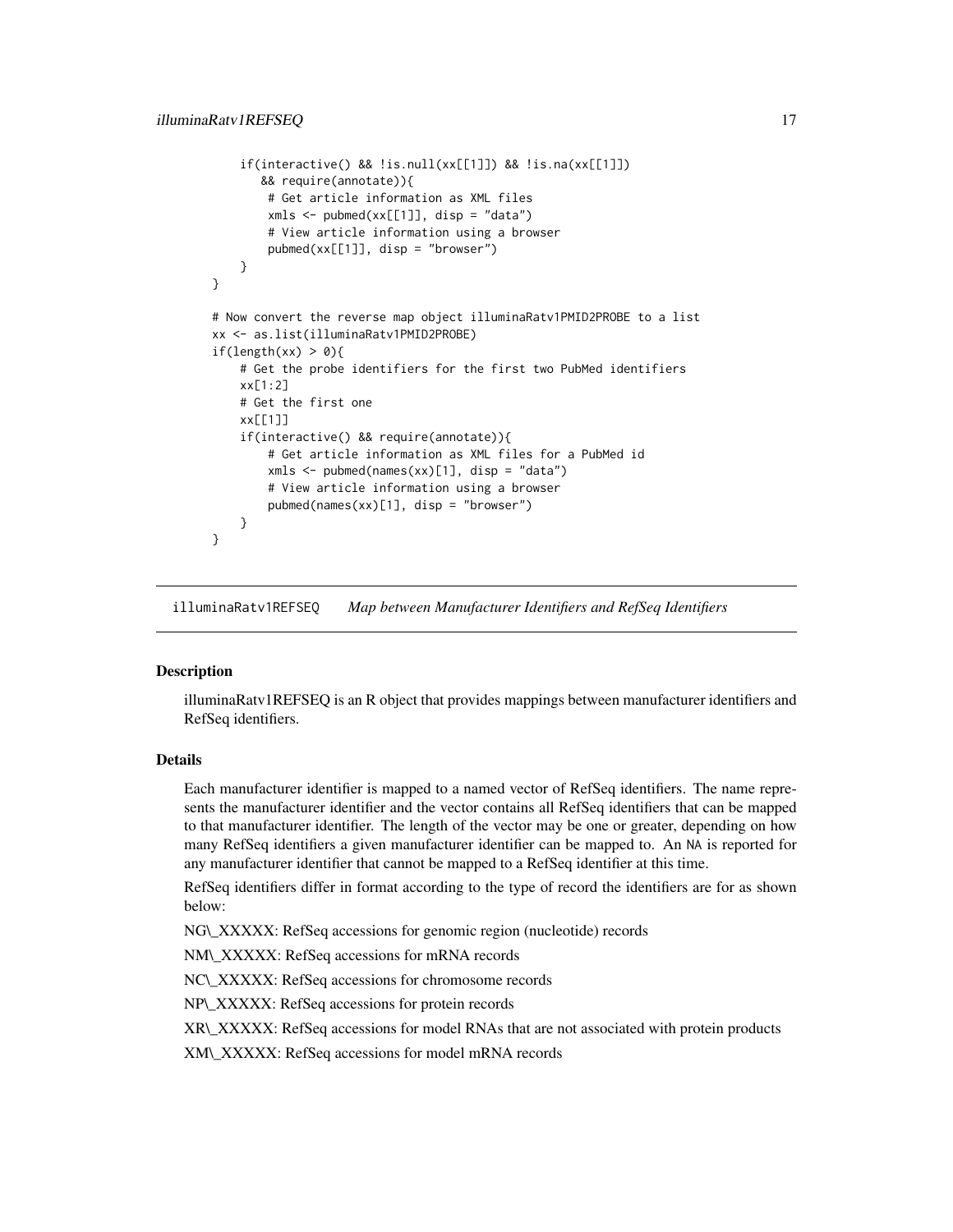<span id="page-17-0"></span>XP\\_XXXXX: RefSeq accessions for model protein records

Where XXXXX is a sequence of integers.

NCBI <http://www.ncbi.nlm.nih.gov/RefSeq/> allows users to query the RefSeq database using RefSeq identifiers.

Mappings were based on data provided by: Entrez Gene ftp://ftp.ncbi.nlm.nih.gov/gene/DATA With a date stamp from the source of: 2015-Mar17

#### References

<http://www.ncbi.nlm.nih.gov> <http://www.ncbi.nlm.nih.gov/RefSeq/>

#### Examples

```
x <- illuminaRatv1REFSEQ
# Get the probe identifiers that are mapped to any RefSeq ID
mapped_probes <- mappedkeys(x)
# Convert to a list
xx <- as.list(x[mapped_probes])
if(length(xx) > 0) {
 # Get the REFSEQ for the first five probes
 xx[1:5]
 # Get the first one
 xx[[1]]
}
```
illuminaRatv1SYMBOL *Map between Manufacturer Identifiers and Gene Symbols*

## Description

illuminaRatv1SYMBOL is an R object that provides mappings between manufacturer identifiers and gene abbreviations.

#### Details

Each manufacturer identifier is mapped to an abbreviation for the corresponding gene. An NA is reported if there is no known abbreviation for a given gene.

Symbols typically consist of 3 letters that define either a single gene (ABC) or multiple genes (ABC1, ABC2, ABC3). Gene symbols can be used as key words to query public databases such as Entrez Gene.

Mappings were based on data provided by: Entrez Gene ftp://ftp.ncbi.nlm.nih.gov/gene/DATA With a date stamp from the source of: 2015-Mar17

## References

<http://www.ncbi.nlm.nih.gov/entrez/query.fcgi?db=gene>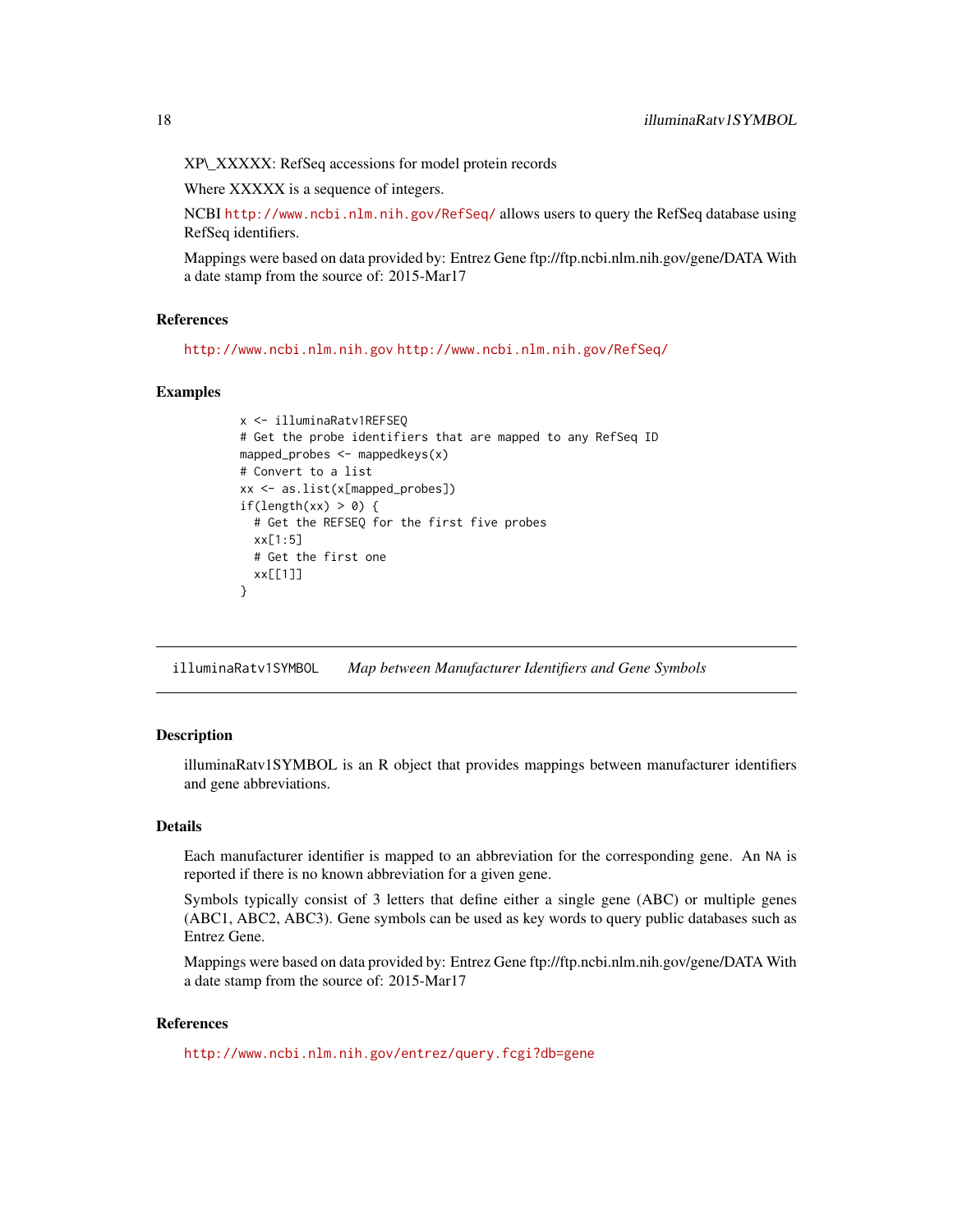## <span id="page-18-0"></span>illuminaRatv1UNIGENE 19

#### Examples

```
x <- illuminaRatv1SYMBOL
# Get the probe identifiers that are mapped to a gene symbol
mapped_probes \leq mappedkeys(x)
# Convert to a list
xx <- as.list(x[mapped_probes])
if(length(xx) > 0) {
 # Get the SYMBOL for the first five probes
 xx[1:5]
 # Get the first one
 xx[[1]]
}
```
illuminaRatv1UNIGENE *Map between Manufacturer Identifiers and UniGene cluster identifiers*

### **Description**

illuminaRatv1UNIGENE is an R object that provides mappings between manufacturer identifiers and UniGene identifiers.

#### Details

Each manufacturer identifier is mapped to a UniGene identifier. An NA is reported if the manufacturer identifier cannot be mapped to UniGene at this time.

A UniGene identifier represents a cluster of sequences of a gene. Using UniGene identifiers one can query the UniGene database for information about the sequences or the Entrez Gene database for information about the genes.

Mappings were based on data provided by: Entrez Gene ftp://ftp.ncbi.nlm.nih.gov/gene/DATA With a date stamp from the source of: 2015-Mar17

#### References

<http://www.ncbi.nlm.nih.gov/entrez/query.fcgi?db=gene>

```
x <- illuminaRatv1UNIGENE
# Get the probe identifiers that are mapped to an UNIGENE ID
mapped_probes <- mappedkeys(x)
# Convert to a list
xx <- as.list(x[mapped_probes])
if(length(xx) > 0) {
 # Get the UNIGENE for the first five probes
 xx[1:5]
 # Get the first one
  xx[[1]]
}
```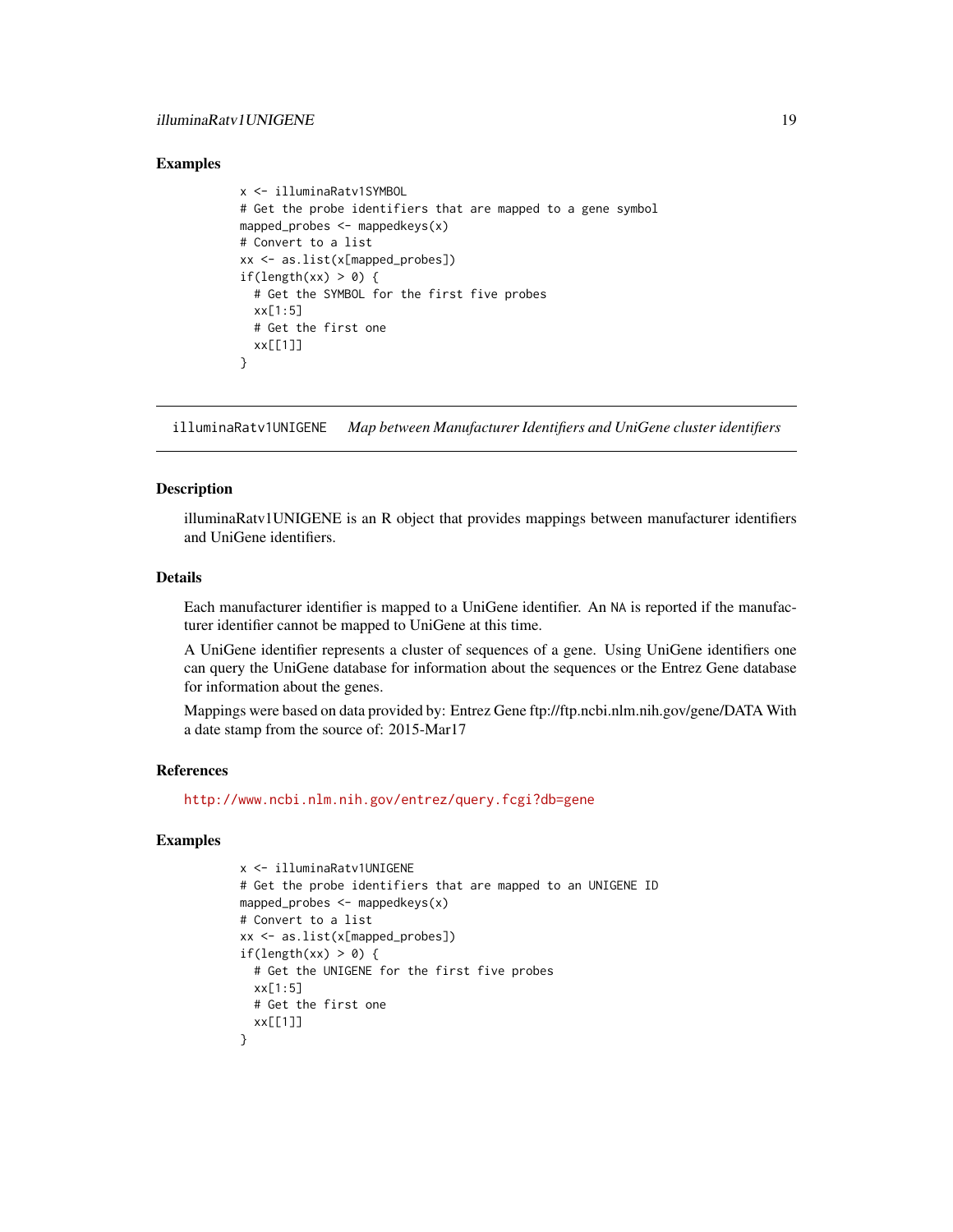<span id="page-19-0"></span>illuminaRatv1UNIPROT *Map Uniprot accession numbers with Entrez Gene identifiers*

## Description

illuminaRatv1UNIPROT is an R object that contains mappings between the manufacturer identifiers and Uniprot accession numbers.

## Details

This object is a simple mapping of manufacturer identifiers to Uniprot Accessions.

Mappings were based on data provided by NCBI (link above) with an exception for fly, which required retrieving the data from ensembl <http://www.ensembl.org/biomart/martview/>

#### Examples

```
x <- illuminaRatv1UNIPROT
# Get the entrez gene IDs that are mapped to an Uniprot ID
mapped_genes \leq mappedkeys(x)
# Convert to a list
xx <- as.list(x[mapped_genes])
if(length(xx) > 0) {
  # Get the Uniprot IDs for the first five genes
  xx[1:5]
  # Get the first one
  xx[[1]]
}
```
illuminaRatv1\_dbconn *Collect information about the package annotation DB*

#### Description

Some convenience functions for getting a connection object to (or collecting information about) the package annotation DB.

## Usage

```
illuminaRatv1_dbconn()
illuminaRatv1_dbfile()
illuminaRatv1_dbschema(file="", show.indices=FALSE)
illuminaRatv1_dbInfo()
```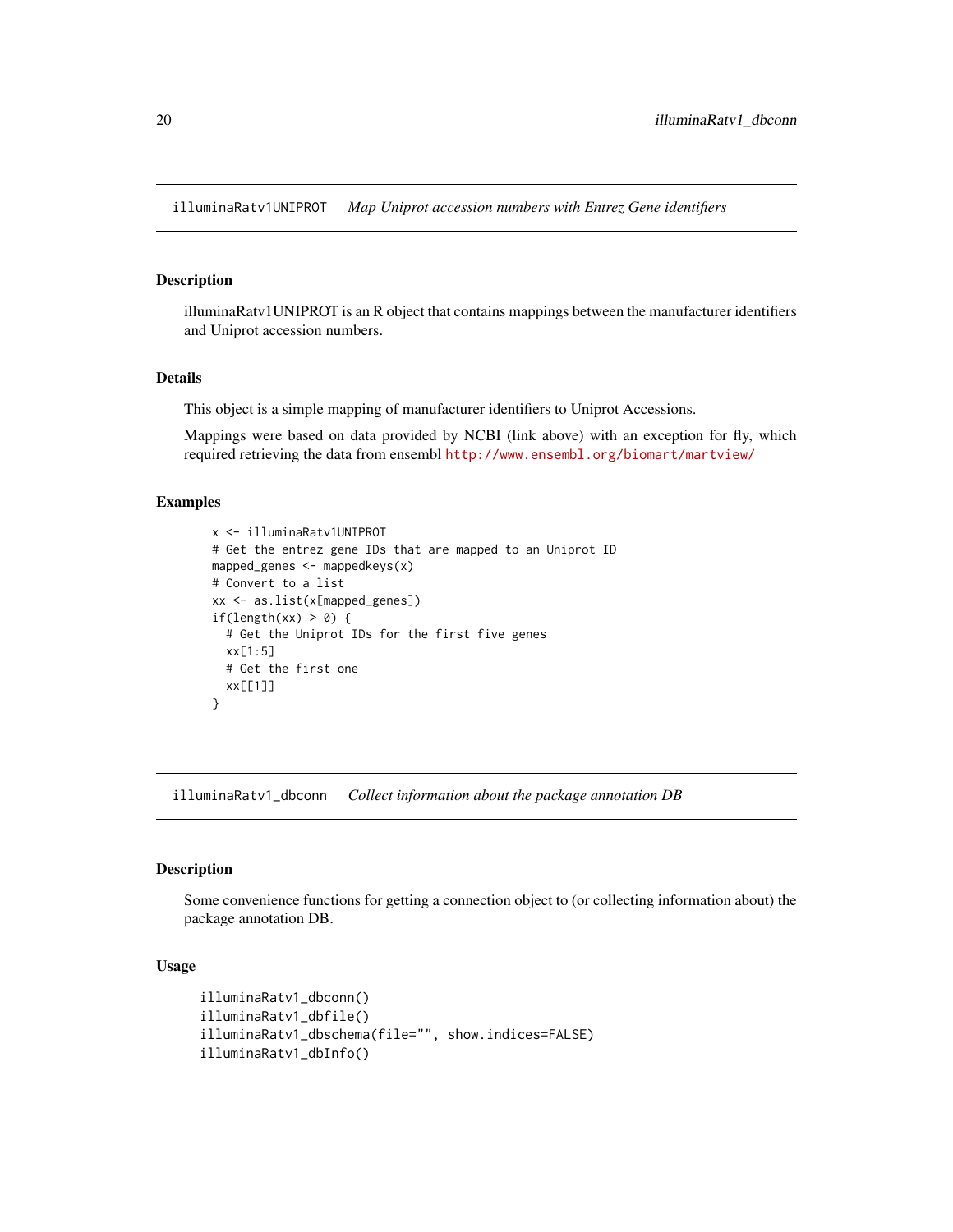#### <span id="page-20-0"></span>**Arguments**

| file         | A connection, or a character string naming the file to print to (see the file<br>argument of the cat function for the details). |
|--------------|---------------------------------------------------------------------------------------------------------------------------------|
| show.indices | The CREATE INDEX statements are not shown by default. Use show, indices=TRUE<br>to get them.                                    |

#### Details

illuminaRatv1\_dbconn returns a connection object to the package annotation DB. IMPORTANT: Don't call [dbDisconnect](#page-0-0) on the connection object returned by illuminaRatv1\_dbconn or you will break all the [AnnDbObj](#page-0-0) objects defined in this package!

illuminaRatv1\_dbfile returns the path (character string) to the package annotation DB (this is an SQLite file).

illuminaRatv1\_dbschema prints the schema definition of the package annotation DB.

illuminaRatv1\_dbInfo prints other information about the package annotation DB.

#### Value

illuminaRatv1\_dbconn: a DBIConnection object representing an open connection to the package annotation DB.

illuminaRatv1\_dbfile: a character string with the path to the package annotation DB.

illuminaRatv1\_dbschema: none (invisible NULL).

illuminaRatv1\_dbInfo: none (invisible NULL).

## See Also

[dbGetQuery](#page-0-0), [dbConnect](#page-0-0), [dbconn](#page-0-0), [dbfile](#page-0-0), [dbschema](#page-0-0), [dbInfo](#page-0-0)

#### Examples

## Count the number of rows in the "probes" table: dbGetQuery(illuminaRatv1\_dbconn(), "SELECT COUNT(\*) FROM probes")

illuminaRatv1\_dbschema()

illuminaRatv1\_dbInfo()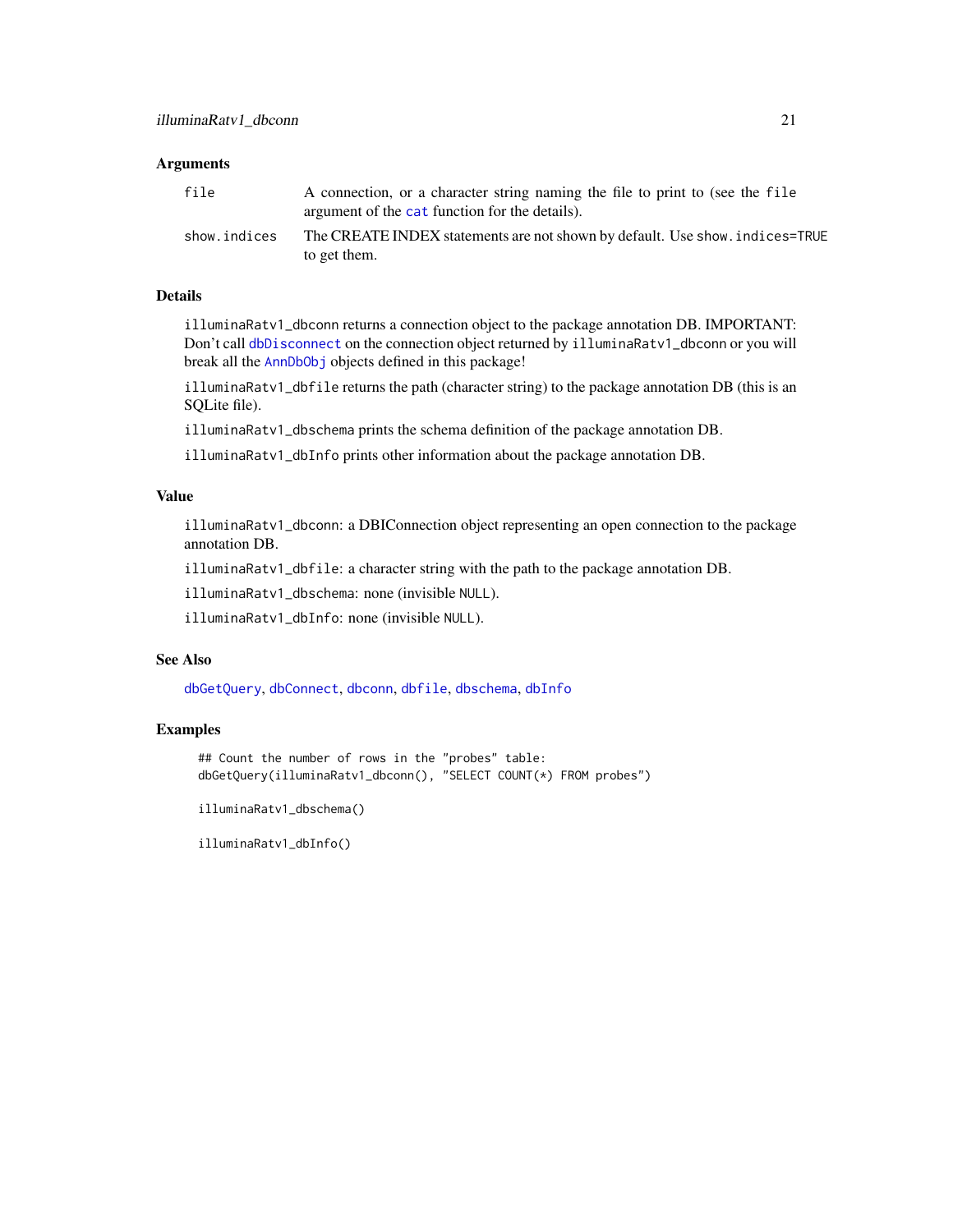# Index

∗ datasets illuminaRatv1.db, [2](#page-1-0) illuminaRatv1\_dbconn, [20](#page-19-0) illuminaRatv1ACCNUM, [1](#page-0-1) illuminaRatv1ALIAS2PROBE, [2](#page-1-0) illuminaRatv1CHR, [3](#page-2-0) illuminaRatv1CHRLENGTHS, [3](#page-2-0) illuminaRatv1CHRLOC, [4](#page-3-0) illuminaRatv1ENSEMBL, [5](#page-4-0) illuminaRatv1ENTREZID, [6](#page-5-0) illuminaRatv1ENZYME, [6](#page-5-0) illuminaRatv1GENENAME, [8](#page-7-0) illuminaRatv1GO, [9](#page-8-1) illuminaRatv1listNewMappings, [11](#page-10-0) illuminaRatv1MAPCOUNTS, [11](#page-10-0) illuminaRatv1ORGANISM, [14](#page-13-0) illuminaRatv1PATH, [15](#page-14-0) illuminaRatv1PMID, [16](#page-15-0) illuminaRatv1REFSEQ, [17](#page-16-0) illuminaRatv1SYMBOL, [18](#page-17-0) illuminaRatv1UNIGENE, [19](#page-18-0) illuminaRatv1UNIPROT, [20](#page-19-0) ∗ utilities illuminaRatv1\_dbconn, [20](#page-19-0)

```
AnnDbObj, 21
```

```
cat, 21
checkMAPCOUNTS, 11
count.mappedkeys, 11
```
dbconn, *[21](#page-20-0)* dbConnect, *[21](#page-20-0)* dbDisconnect, *[21](#page-20-0)* dbfile, *[21](#page-20-0)* dbGetQuery, *[21](#page-20-0)* dbInfo, *[21](#page-20-0)* dbschema, *[21](#page-20-0)*

illuminaRatv1 *(*illuminaRatv1.db*)*, [2](#page-1-0)

illuminaRatv1.db, [2](#page-1-0) illuminaRatv1\_dbconn, [20](#page-19-0) illuminaRatv1\_dbfile *(*illuminaRatv1\_dbconn*)*, [20](#page-19-0) illuminaRatv1\_dbInfo *(*illuminaRatv1\_dbconn*)*, [20](#page-19-0) illuminaRatv1\_dbschema *(*illuminaRatv1\_dbconn*)*, [20](#page-19-0) illuminaRatv1ACCNUM, [1](#page-0-1) illuminaRatv1ALIAS2PROBE, [2](#page-1-0) illuminaRatv1ARRAYADDRESS *(*illuminaRatv1listNewMappings*)*, [11](#page-10-0) illuminaRatv1CHR, [3](#page-2-0) illuminaRatv1CHRLENGTHS, [3](#page-2-0) illuminaRatv1CHRLOC, [4](#page-3-0) illuminaRatv1CHRLOCEND *(*illuminaRatv1CHRLOC*)*, [4](#page-3-0) illuminaRatv1CODINGZONE *(*illuminaRatv1listNewMappings*)*, [11](#page-10-0) illuminaRatv1ENSEMBL, [5](#page-4-0) illuminaRatv1ENSEMBL2PROBE *(*illuminaRatv1ENSEMBL*)*, [5](#page-4-0) illuminaRatv1ENSEMBLREANNOTATED *(*illuminaRatv1listNewMappings*)*, [11](#page-10-0) illuminaRatv1ENTREZID, [6](#page-5-0) illuminaRatv1ENTREZREANNOTATED *(*illuminaRatv1listNewMappings*)*, [11](#page-10-0) illuminaRatv1ENZYME, [6](#page-5-0) illuminaRatv1ENZYME2PROBE *(*illuminaRatv1ENZYME*)*, [6](#page-5-0) illuminaRatv1fullReannotation *(*illuminaRatv1listNewMappings*)*, [11](#page-10-0) illuminaRatv1GENENAME, [8](#page-7-0) illuminaRatv1GENOMICLOCATION